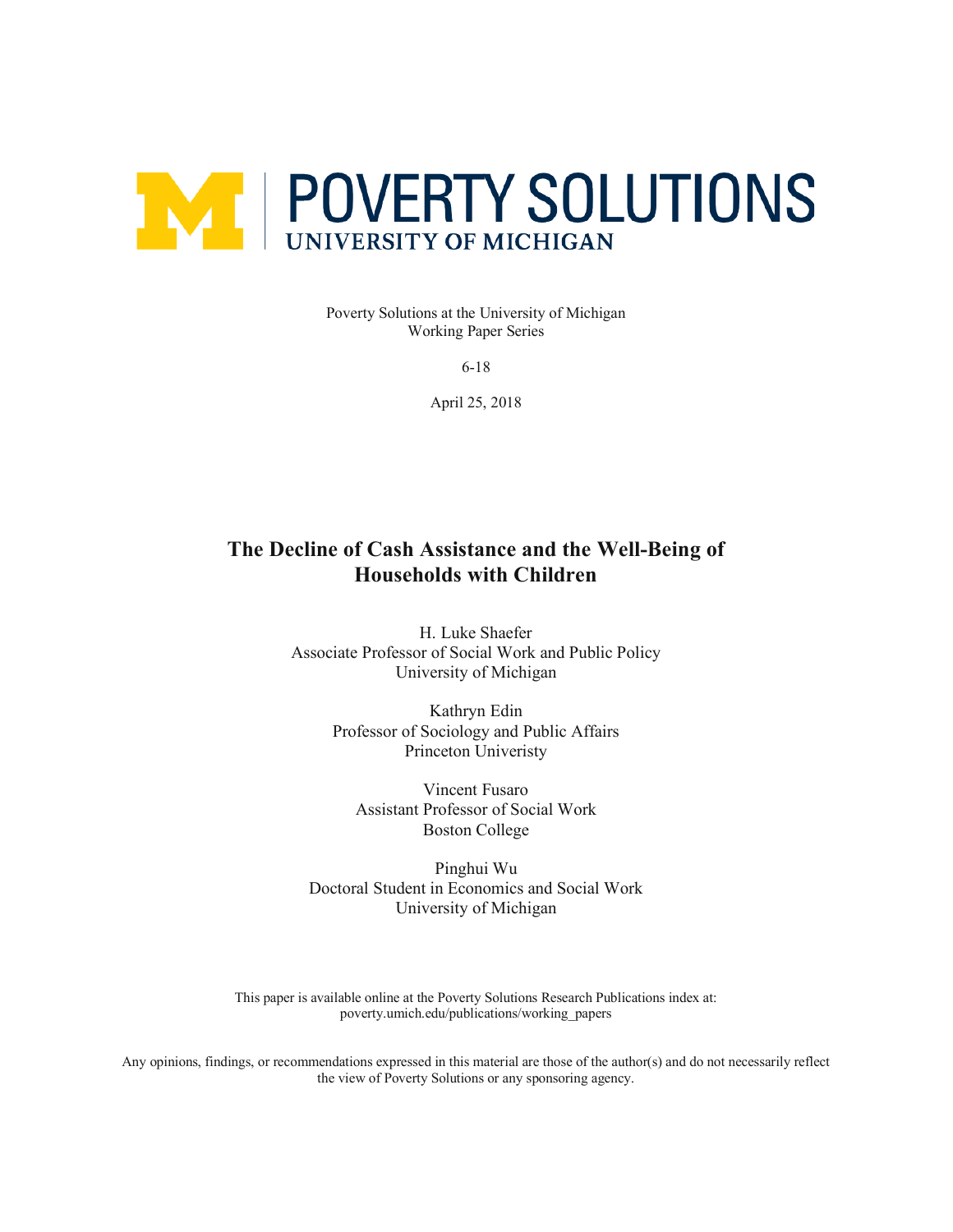#### **The Decline of Cash Assistance and the Well-Being of Households with Children**

April 25, 2018

H. Luke Shaefer Associate Professor of Social Work and Public Policy University of Michigan

> Kathryn Edin Professor of Sociology and Public Affairs Princeton Univeristy

Vincent Fusaro Assistant Professor of Social Work Boston College

Pinghui Wu Doctoral Student in Economics and Social Work University of Michigan

# ABSTRACT

Since the early 1990s, the social safety net for families with children in the United States has undergone an epochal transformation. Aid to poor working families has become more generous. In contrast, assistance to the deeply poor has declined sharply, and what remains often takes the form of in-kind aid. A historical view finds that this dramatic change mirrors others. For centuries, the nature and form of poor relief has been driven in part by shifting cultural notions of which social groups constitute the "deserving" and "undeserving" poor. This line was firmly redrawn in the 1990s. Did the re-institutionalization of these categorizations in policy have material consequences? In this study, we examine the relationship between the decline of traditional cash welfare during the 2001-2015 period and two direct measures of wellbeing among households with children: household food insecurity and public school child homelessness. Using models that control for state and year trends, along with other factors, we find that the decline of cash assistance is associated with increases in these two forms of hardship.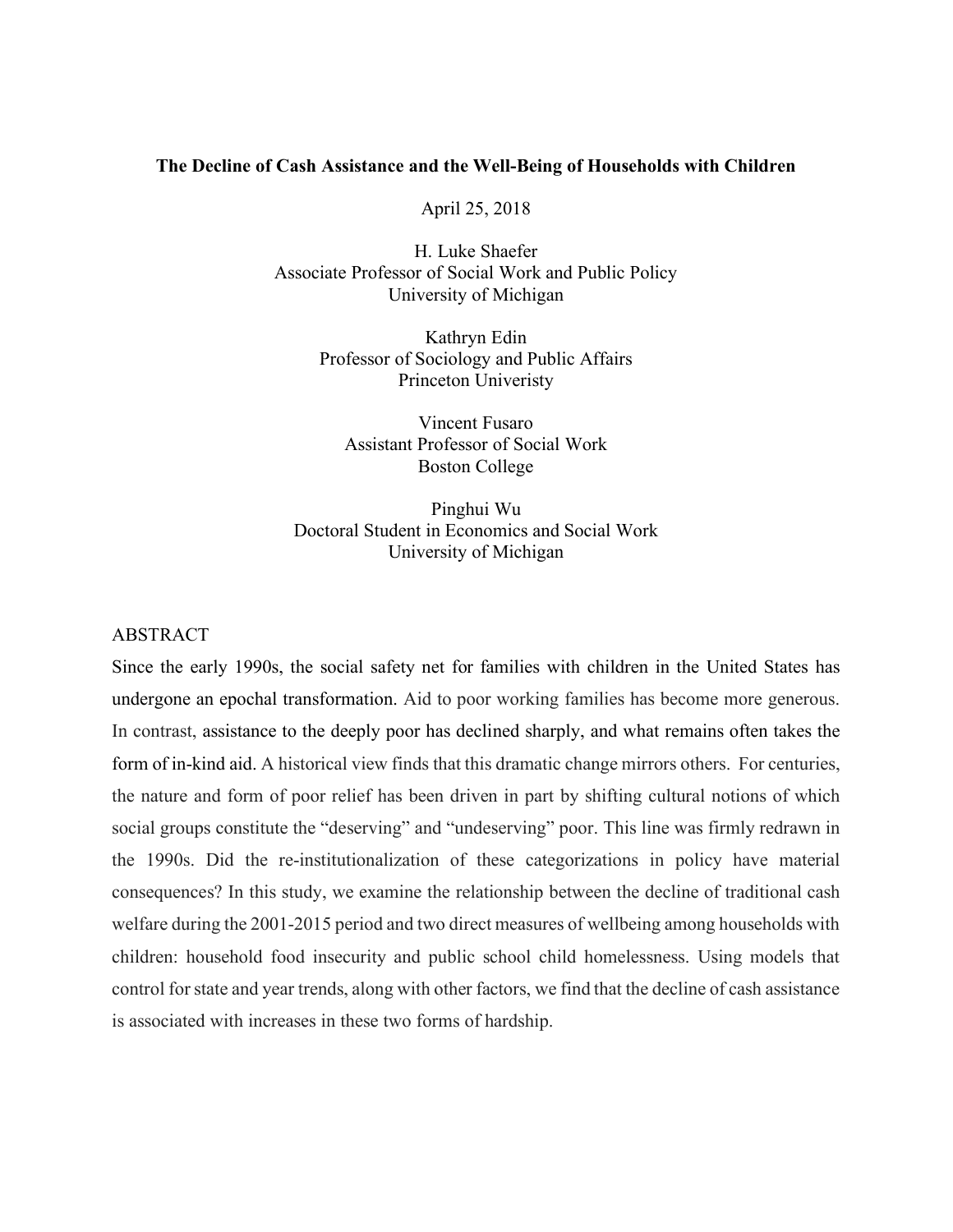#### **TEXT**

### **I. Introduction**

Over the past two and a half decades, the United States has significantly increased its financial investment in the wellbeing of economically vulnerable families with children (Tach and Edin, 2018). Due to expansions in government-funded health insurance and tax credits benefitting low-income, working parents, the federal government now spends more on relief for such families than ever before. Yet there have been winners and losers as a result of this seismic transformation of the social safety net, a shift that mirrors themes that have played out in debates about poor relief in the United States for centuries, where new policies often codify changing notions of who among the poor is "deserving."

As Laura Tach and Kathryn Edin have argued (2018), welfare reform firmly redrew the line between the deserving and undeserving poor, with work behavior as the litmus test. Research has shown that these policy changes improved the fortunes of those deemed "deserving"—stably employed single mothers and their families. However, non-working poor parents and their children saw a sharp withdrawal of cash aid. In the years since this suite of policy changes were implemented, the poverty rate for families with children has been remarkably steady, yet this measure obscures the stratification of the fortunes of households headed by mothers who are not steadily working, compared to those of stably employed single mothers. The real story of poverty among poor families and their children since welfare reform is the rise in inequality among them.

Not only is one group able to claim more cash aid than the other, the form of the assistance offered reinforces this divide. Stably working, low-income mothers now draw cash aid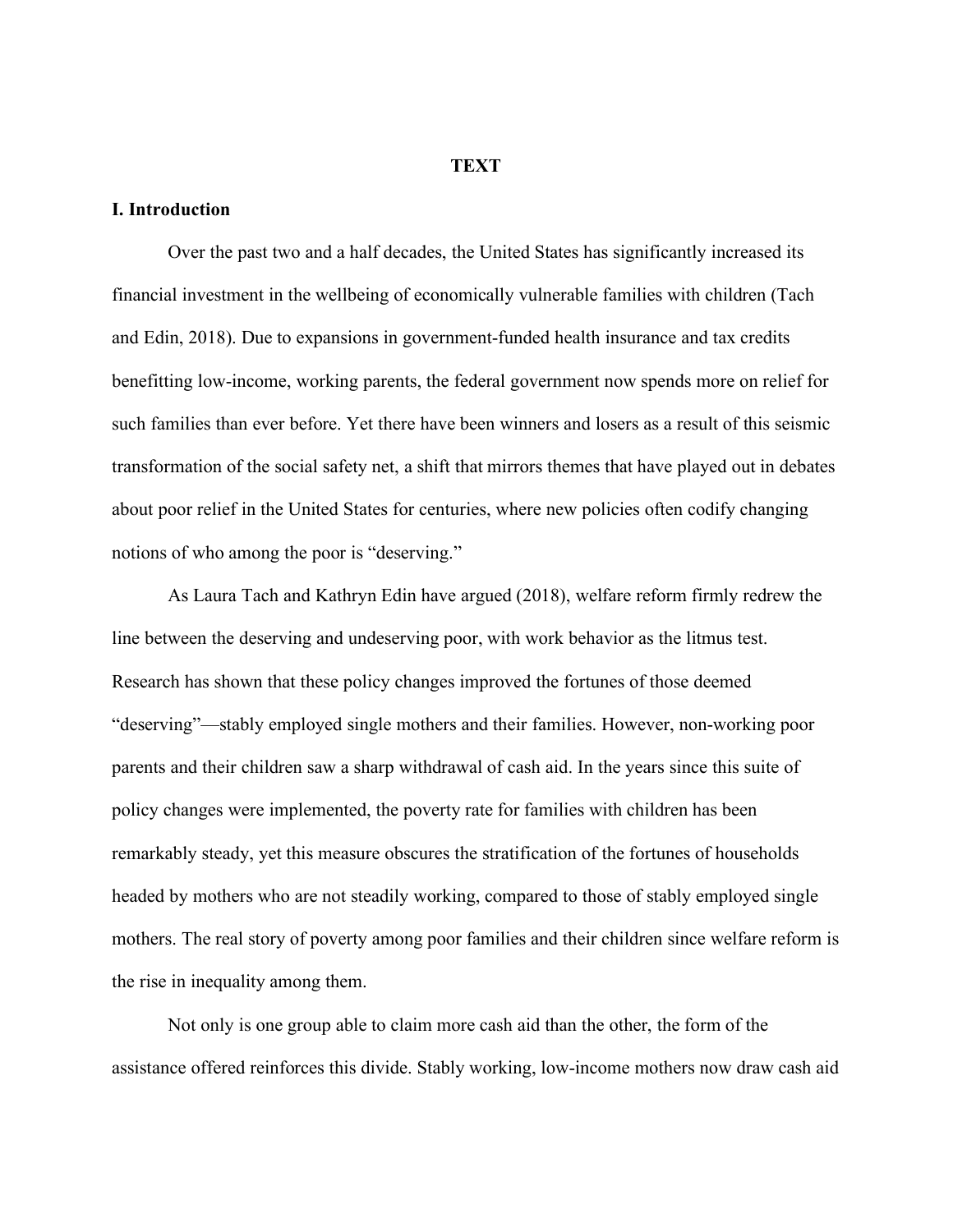from relatively generous programs such as the Earned Income Tax Credit, and benefits actually increase with earnings, up to a point. Such programs carry little, if any, stigma, there are no restrictions on how recipients spend the money, and few transactions costs are imposed on claimants (Halpern Meekin et al. 2015). Meanwhile, single parents who do not work or work only sporadically can get only minimal cash aid, from a stigmatizing bureaucracy with strict time limits, work requirements, sharp sanctions, and other methods of deterrence.

The aim of this analysis is to examine whether these changes have affected the wellbeing of household with children who have fallen on the undeserving side of this divide. Given the vulnerability of those most affected by these changes—children—social scientists have an obligation to deepen our understanding of the consequences of this seismic policy shift. Yet few studies examine this question using direct measures of wellbeing, and virtually none consider data from beyond the early 2000s, when declines to the TANF rolls were no longer matched by increases in maternal employment. Indeed, since 2000, the labor force participation of prime age single mothers has fallen off considerably, approaching pre-reform levels (Black, Schanzenbach and Breitwieser, 2017), and yet TANF caseloads have continued to decline.

In the current study, we use data from this vital post-2000 period to examine the relationship between declines in the reach of cash welfare and two hardships measured over multiple years: household food insecurity and student homelessness in the nation's public schools. Due to the fact that the federal welfare reform legislation gave states wide latitude to shape and administer their TANF programs—both at the outset and in the years since—there is considerable variation in the rate of decline in the TANF rolls over time. Utilizing this variation across states and time, we deploy models that control for state and year trends, along with other factors, finding that the decline of cash assistance is associated with increases in these two forms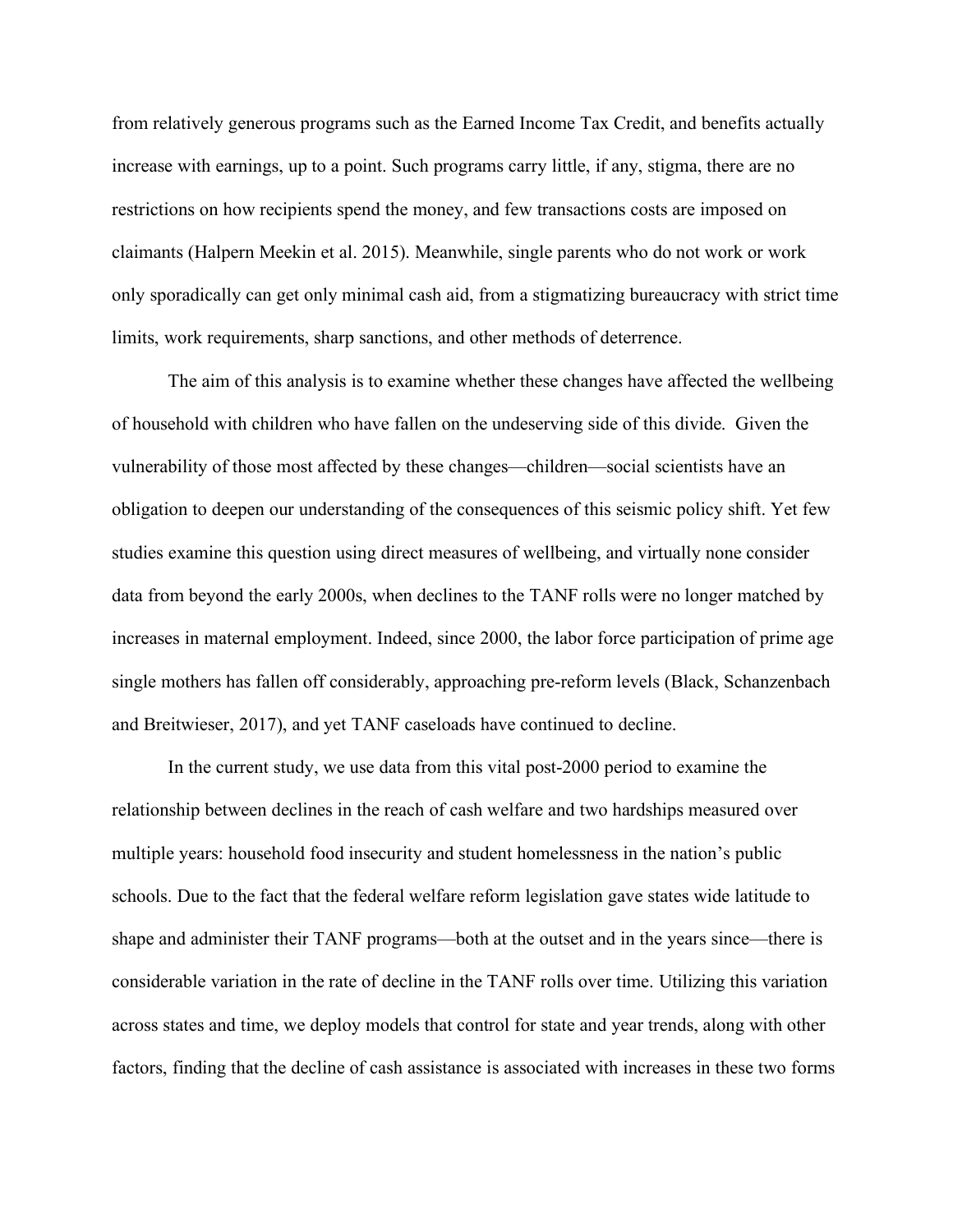of hardship. This analysis deepens our understanding the implications of a redrawing of the line that separates the deserving from the undeserving poor.

#### **II. Background**

Throughout its history, America's system of poor relief has shifted in response to economic and demographic changes such as industrialization, urbanization, and immigration. At a number of key junctures, changing cultural notions of deservingness have also profoundly shaped the contours of aid to the poor (Gordon, 1994).

During the colonial period, destitute widows claimed meager, in-kind "outdoor relief," often in the form of bread or coal (but not both), from their "place of settlement." Widows, and their children, were expected to work for their keep. In the 19<sup>th</sup> century, relegation to a poorhouse became the policy de jour for needy families (Katz, 1996). Late in the century, advocates of "scientific charity" viewed family breakup as the solution, relegating the children of pauper mothers to orphanages or foster care while their mothers were expected to support themselves through employment.

In the early  $20<sup>th</sup>$  century, a sea change in policy occurred as progressive reformers began to advocate for a "wage" or "pension" that would allow destitute mothers to care for their children in their homes. State-run, locally-administered Mothers' Aid programs were enacted in 46 of 48 states between 1910 and 1932. These programs reflected new cultural notions about the proper roles of mothers and children. Mothers should be dedicated to full-time motherhood rather than employment. Children, who were formerly conceived as "little adults," prized mainly for their economic value, came to be viewed as "economically worthless but emotionally priceless," (Zelizer, 1994), a social construction of childhood that meant, among other things,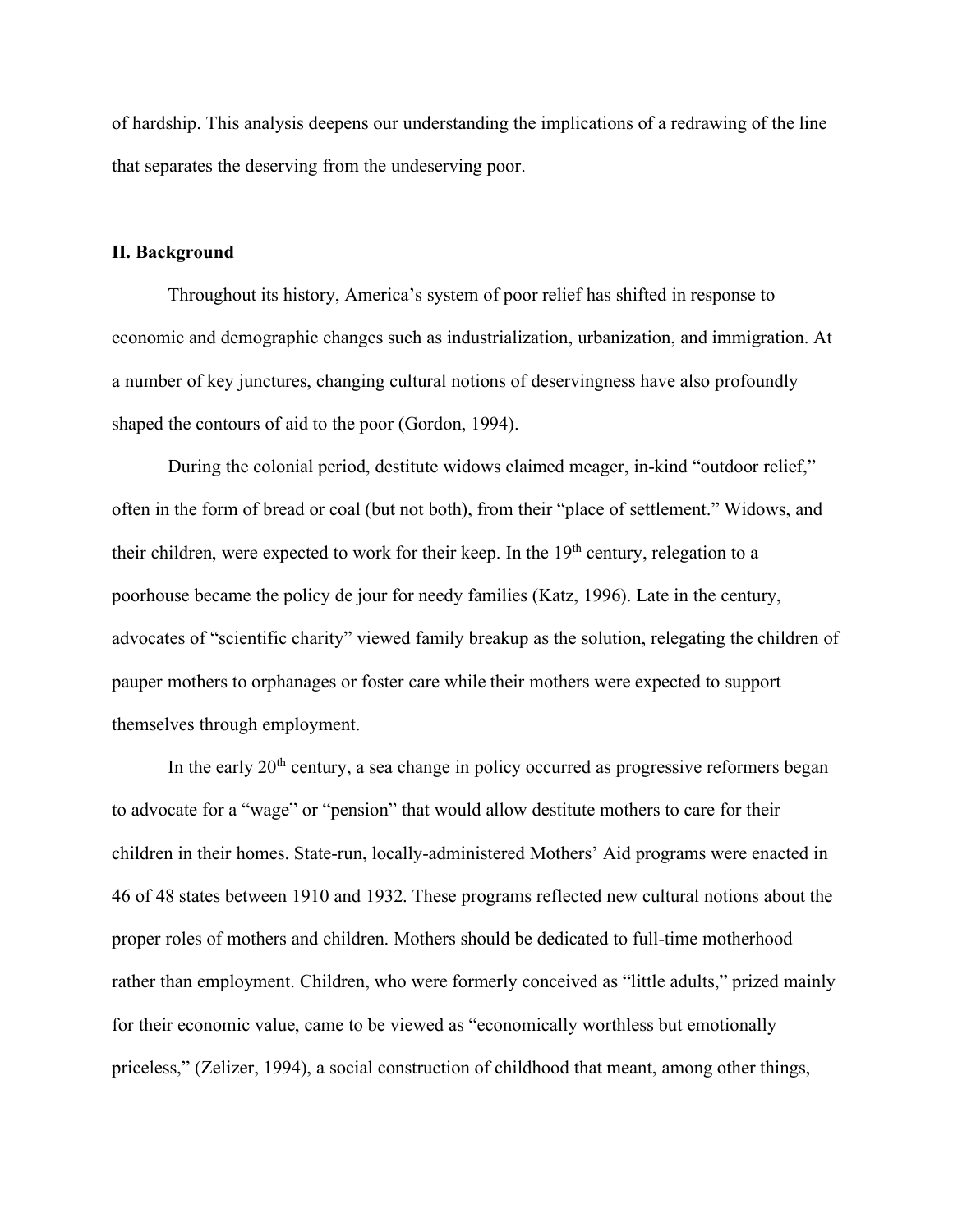that poor families could no longer supplement household income with earnings from their children's labor. Ironically, only a handful of localities offered stipends generous enough for families to survive, making maternal employment imperative. Work had to be limited to in-home labor such as laundry or piece work, however (Skocpol, 1995).

Prohibitions against maternal employment were strengthened in the first federal response to the plight of single mothers, the Aid to Dependent Children (ADC) program. ADC (later renamed AFCD, adding "families" to the title) supplanted the state Mother's Aid programs, which had been overwhelmed by the Great Depression. It provided a stipend to those deemed economically needy but also morally worthy (i.e., it was mostly limited to widows and those who were not domestic or agricultural workers—usually whites). Work of any kind among recipients was prohibited, yet once again stipends were too small for families to survive. In what historian Linda Gordon calls a "pincer's trap," families engaged in in-home production to supplant meager benefits.

By the 1970s, through a combination of legal challenges to restrictions that were often racially motivated, along with welfare-rights activism, AFDC evolved into a legally-enforceable federal entitlement program. Single mothers who could demonstrate need could not be denied benefits, regardless of perceived moral standing and other factors (i.e. marital status and race). These changes coincided with a growing number of single mothers, due mostly to increases in desertion and divorce. As a consequence, the AFDC rolls grew dramatically.

But another significant cultural change was on the horizon, one that would challenge the notion that a mother's place was at home. A rise in middle class mothers' labor force participation began in earnest in the 1970s and accelerated in the 1980s. The rise weakened the briefly-held presumption—codified in the federal entitlement to aid—that *all* mothers who could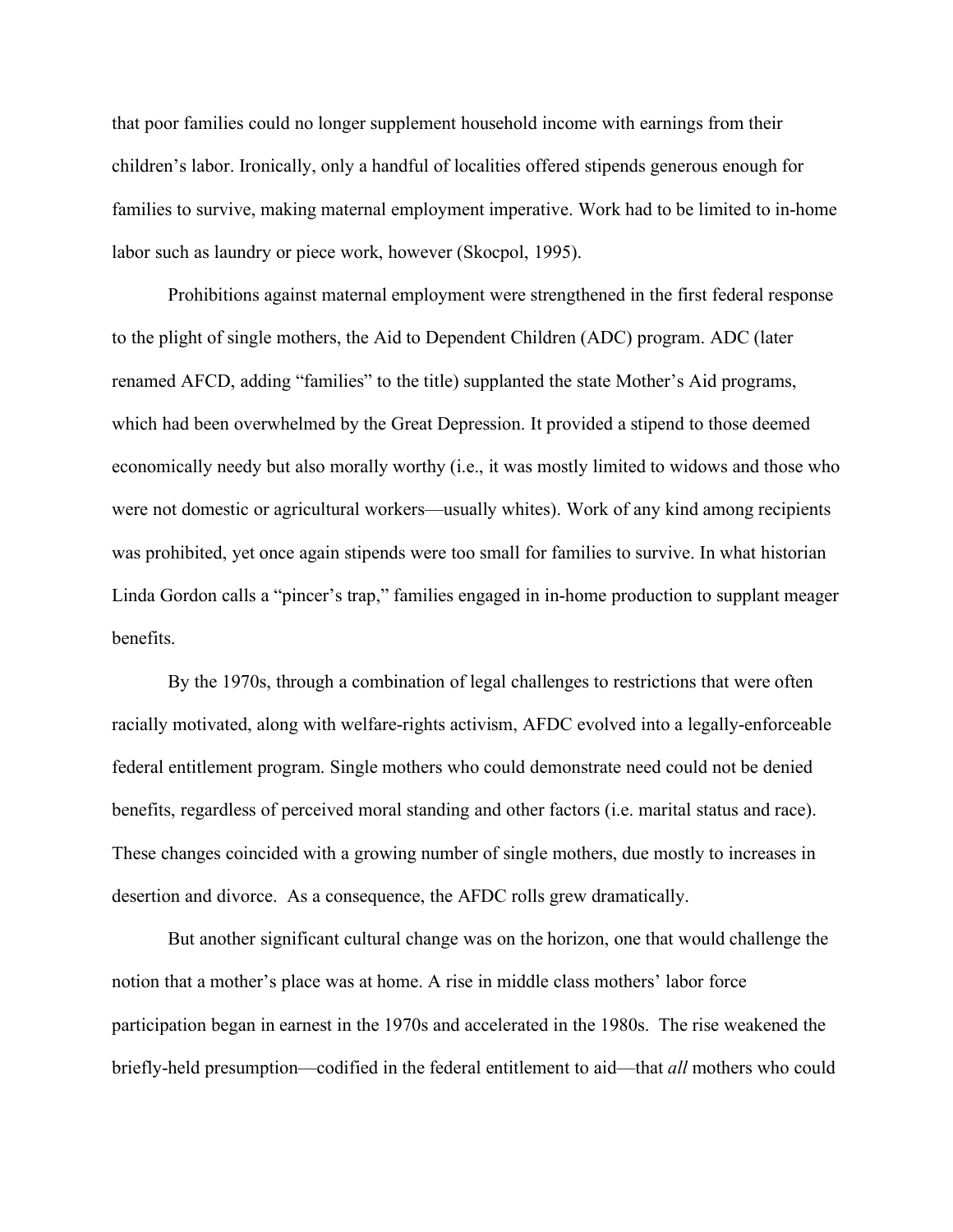demonstrate need *ought to* receive government support to stay home with their children. In keeping with the shift, the first meaningful work requirements were added to AFDC in 1989. But the most fundamental changes in the nation's approach to aiding single mothers and their children was yet to come. A suite of changes throughout the 1990s, often referred to as "welfare reform", responded decisively to these changing demographic trends. Taken together, these changes firmly redrew the line between who was deserving and undeserving of assistance (Edin and Shaefer, 2015; Tach and Edin, 2017).

In 1993, the Earned Income Tax Credit (EITC) underwent a massive expansion. The EITC is a fully refundable tax credit targeting low-wage workers, so eligible income tax filers with a negative tax liability receive the credit as income. The EITC was previously a fairly tiny credit meant to compensate low-wage workers for regressive taxes. After expansion, it was large enough to ensure that, for the first time in U.S. history, single parents who worked full-time and full year at a low wage job could escape poverty. In order to claim it, mothers had to be employed. This new credit was explicitly pro-work—mothers could seldom claim maximum benefits unless they worked year-round and full time.

Then, in 1996, the landmark Personal Responsibility and Work Opportunity Reconciliation Act of 1996 (PROWRA) ended the legal entitlement to aid that had been enshrined in the AFDC program, and replaced it with Temporary Assistance for Needy Families (TANF), with federally-mandated time limits, work requirements and strict sanctions for noncompliance. Importantly, TANF came in the form of block grants to states, and offered them wide latitude on how to spend the money, allowing them to divert it to other purposes if they chose. Due to these factors and an exceptionally strong economy, caseloads plummeted.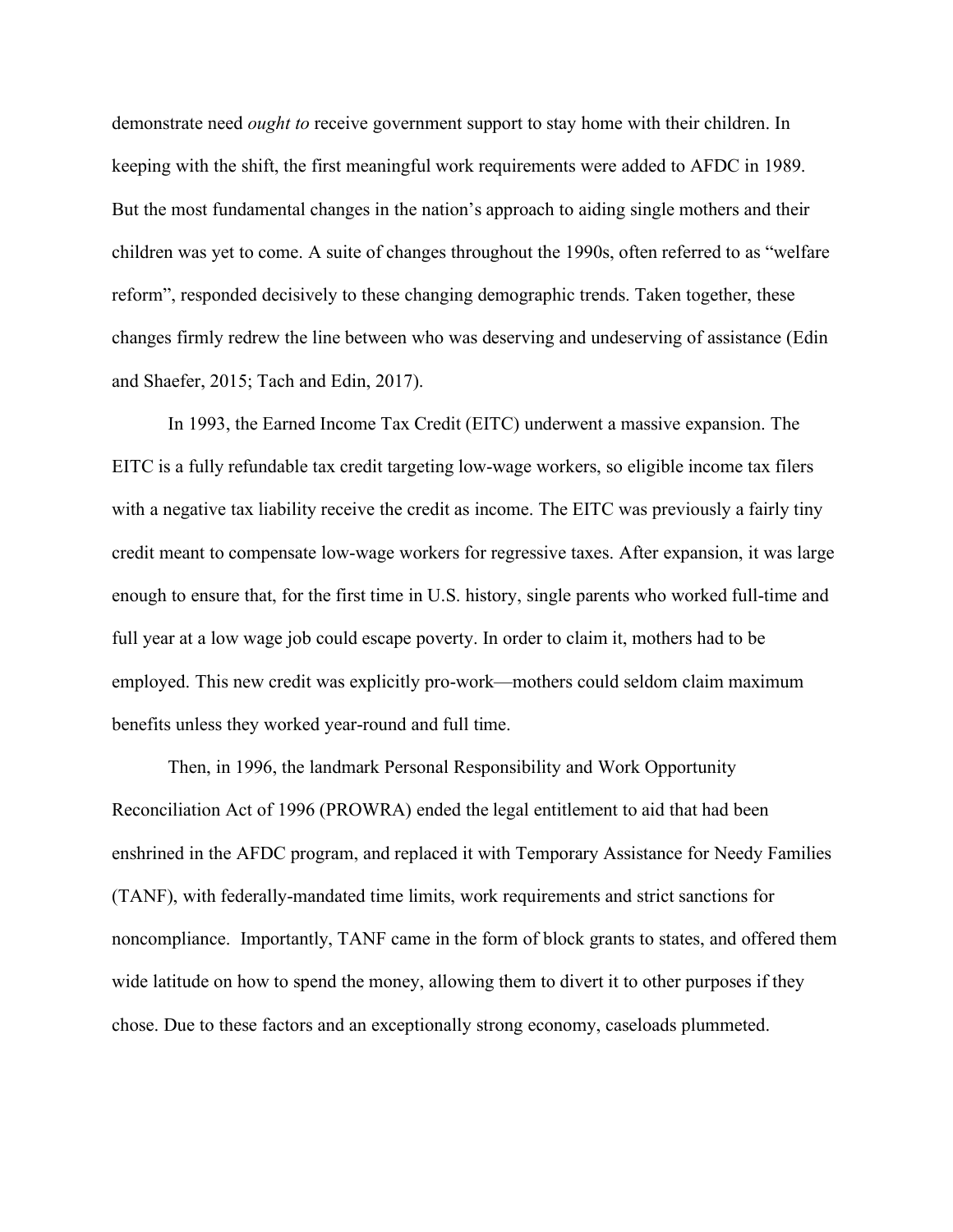This seismic policy shift created a new demarkation among the poor that was directly in line with new notions that work and not need should be the litmus test of deservedness. Dollars flowing to those nearest to the the poverty threshold (e.g. workers) *grew,* while cash flowing to the poorest families, those unable to find or maintain work, actually *declined* (Moffitt, 2015; Edin and Shaefer, 2015). Furthermore, echoing the outdoor relief of the Colonial period, what aid remained was typically no longer in cash, but in-kind (e.g. food stamps and Medicaid). Aid to the new deserving group was federally administered, came in the form of cash, involved little procedural burden and imposed little, if any, stigma. Meanwhile, aid to the categorically needy was devolved to the states. While time limits and work requirements were mandated at the federal level, states were free to apply additional restrictions and to enforce more stringent time and work requirements than stipulated in federal policy. Many states did so.

#### *Effects of Reform on Well-Being*

It is wrong to merely envision this epocal shift in social policy, which is often colloquially referred to as "welfare reform", as a process that occurred at a single point in time, as Laura Tach and Kathryn Edin (2018) have argued. Rather, ongoing changes in state policies and proceedures and additional declines in caseloads each year since TANF's inception indicate that it is a living force that continually underlines new notions of work as the mark of deservingness.

As noted earlier, few studies of TANF have considered the impact of changes to the rolls after the 1990s and the early 2000s, despite the falloff in single mothers' employment after 2000 and ongoing contraction of the caseloads. Accordingly, the studies we review here focused either on welfare waiver experiments conducted by states in the late 1980s and early 1990s precursors to welfare reform—and TANF's early years.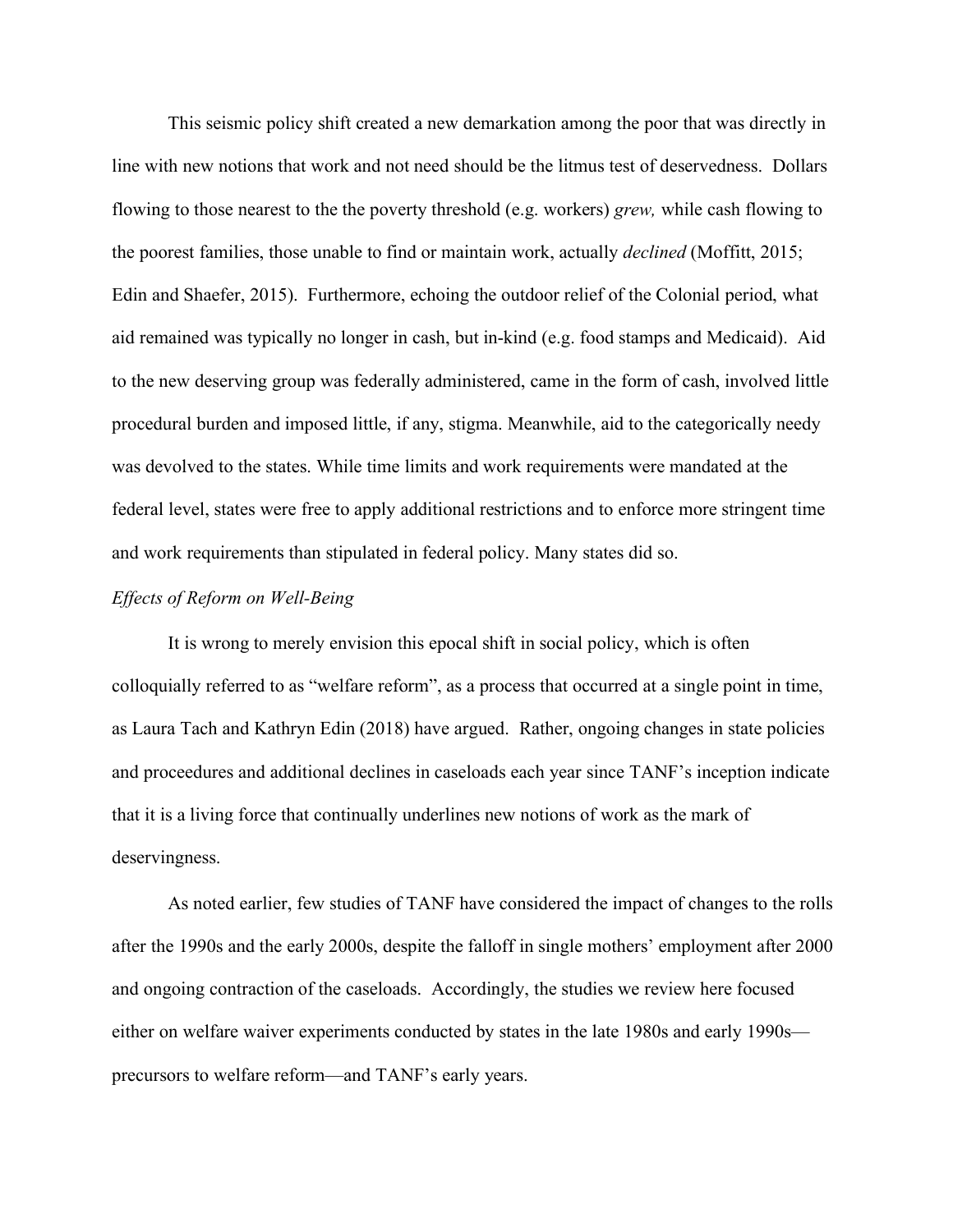Even in the early years after reform, research shows that while some families gained from welfare reform and the waivers that preceded it, children who were especially vulnerable—the most economically needy—experienced harm (Bitler and Hoynes 2016; Edin and Shaefer 2015; Moffitt 2015; Trisi and Sherman 2016; Ziliak 2015).<sup>3</sup> Multi-site random assignment studies of state welfare-to-work programs implemented in the run-up to the 1996 welfare law produced evidence that such programs reduced poverty for some while deepening or increasing deep poverty for others (Freedman et al. 2000, see exhibit ES-10). Analyses exploiting data from both the welfare waivers under the AFDC regime, and the differential implementation of TANF across states in the mid 1990s, suggested that reductions in benefit levels and the imposition of strict policies such as family caps and full-family sanctions increased the number of children in foster care (Bitler, Gelbach, and Hoynes 2006; Paxson and Waldfogel 2002, 2003). Studies exploring national-level changes saw breastfeeding fall (Haider, Jacknowitz, and Schoeni 2003).) Others found that caseload reduction may have been associated with modest reductions in prenatal care and increased risk of low birthweight (Kaestner and Lee 2005). In addition, in the decade after TANF was implemented, studies documented the rise of, and difficulties facing single mothers "disconnected" from both work and welfare (Blank 2007; Blank and Kovak 2008; Brock et al. 2002; Loprest and Nichols 2011; Sandstrom et al. 2014; Seefeldt 2008; Wood, Rangarajan, and others 2003; Zedlewski et al. 2003).

Yet the omission of data after the 1990s and the earliest years of the 2000s is significant—important enough to reverse the early conventional wisdom that welfare reform had succeeded in improving the fortunes of poor single mothers and their children. In a comprehensive recent review of the literature, Ziliak (2015: 66-67) concluded that research using a variety of data and methods suggests "that many women were worse off financially after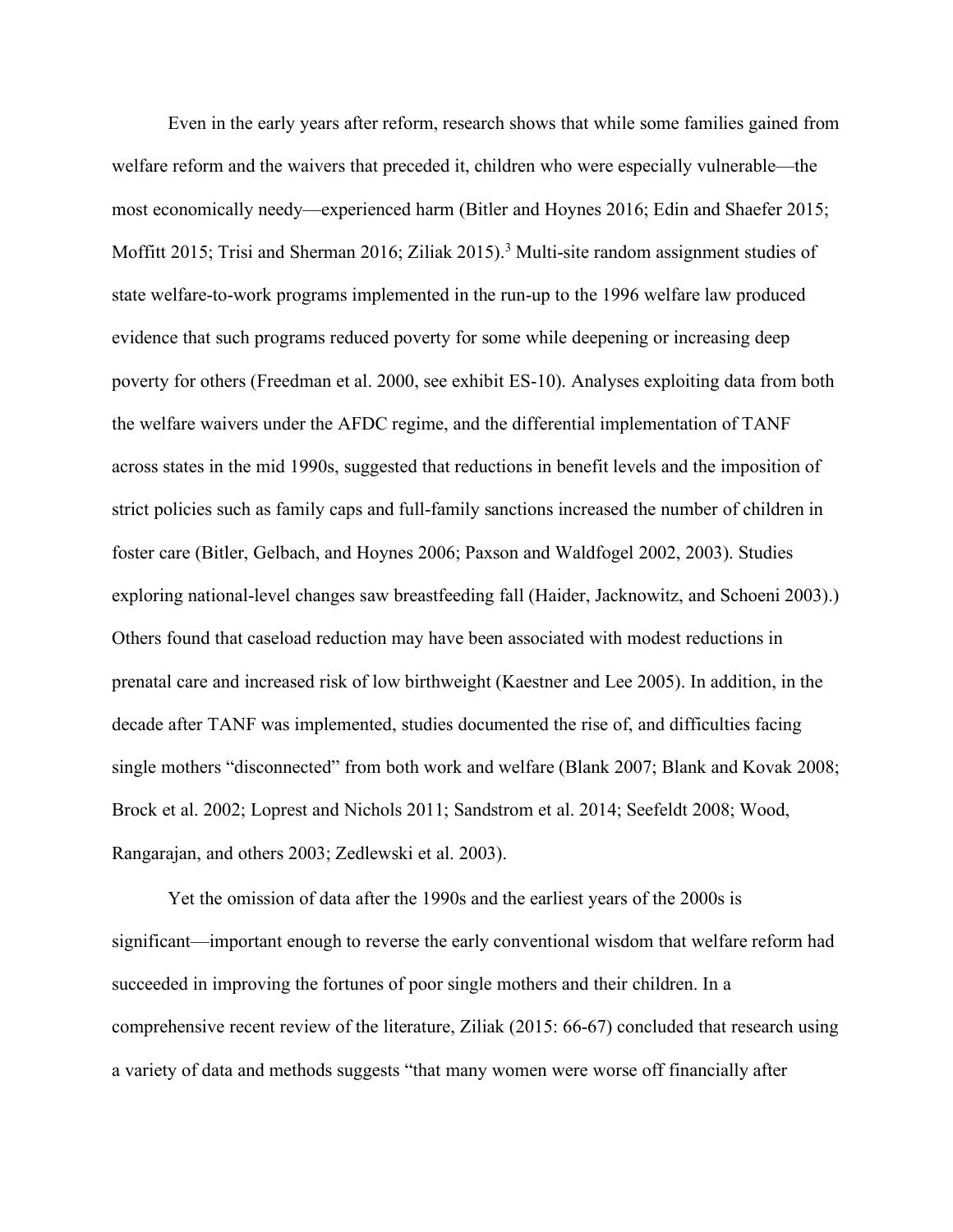welfare reform, especially at the bottom of the distribution. But this result becomes clear only if data post-2000 are brought to bear." Ziliak's review underscores the point that too few of these studies have assessed the impact of welfare reform using data after the early 2000s, when falling caseloads were no longer driven by rising employment among single mothers but by policy decisions, program implementation, and other factors, such as poor information flows (Edin and Shaefer 2015; Ziliak 2015; Bitler and Hoynes 2016).<sup>4</sup> Indeed, as noted earlier, over the course of the 2000s, single mothers' employment rate began to approach to prereform levels (Black et al., 2017).

Existing research indicates that the poorest families with children had less cash income as a result of these reforms (Moffitt, 2015; Edin and Shaefer 2015; 2018). Yet income is an imperfect measure of well-being, and far from perfectly measured in household surveys (Meyer, Mok and Sullivan 2009). Measuring consumption might be a reasonable alternative to income. However, analysts are not in agreement as to the reliability of available consumption data or the treatment of consumption due to rising debt among the poor (Shaefer and Rivera, 2018; Seefeldt 2015). To build confidence in extant research conclusions about the relationship between a significant policy shift and wellbeing, our focus here is on direct indicators of well-being among households with children.

#### **III. Methodology and Results**

#### **A. Using variation in caseloads to assess policy impacts**

With numerous factors driving changes in the outcomes of poor families, researchers must seek out ways to directly link changes in policy to changes in well-being. A common technique used for such analyses is a state-by-year fixed effects framework assessing whether arguably exogenous changes in certain rules such as time limits, sanctions, and benefit levels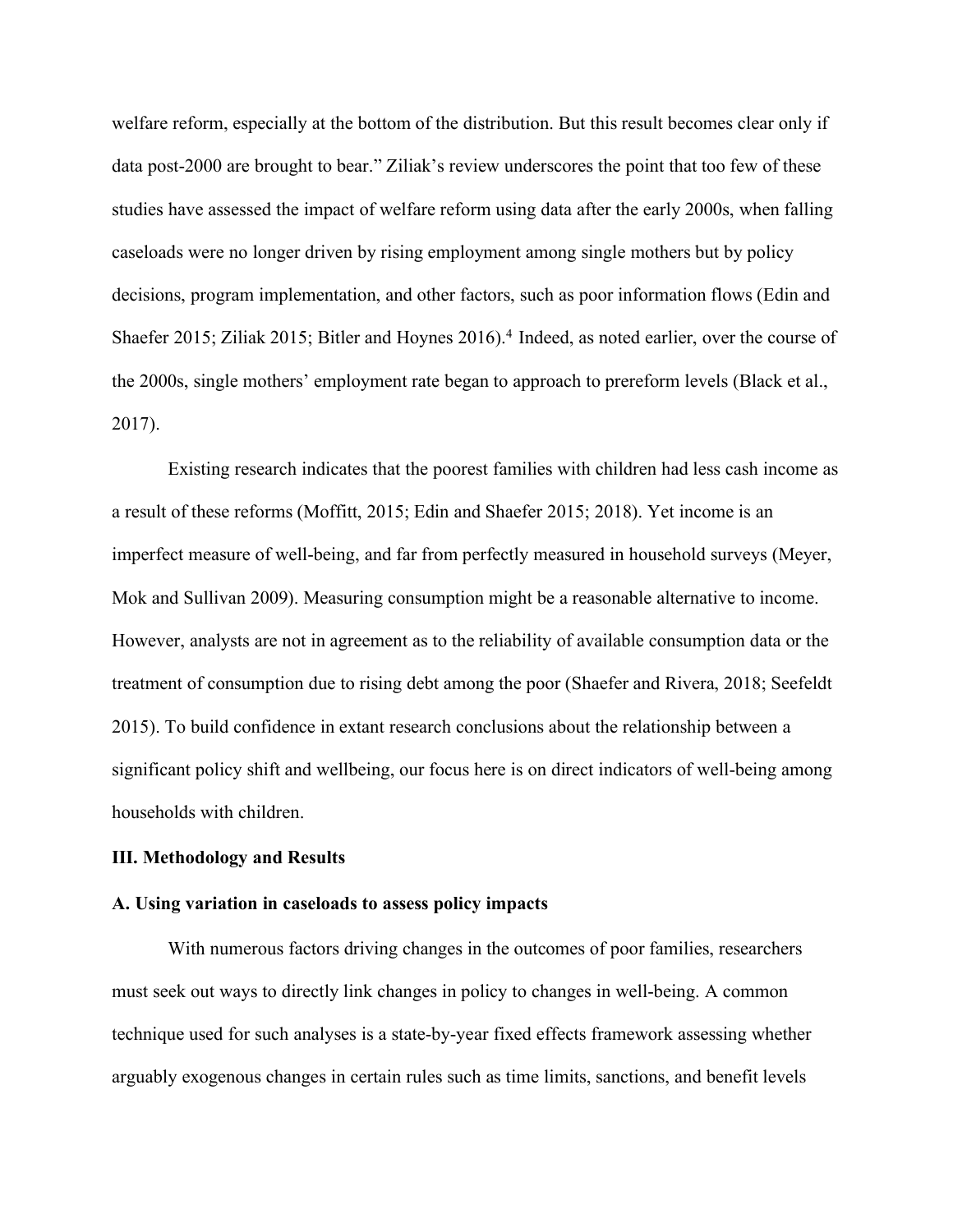that impact caseloads in turn affect markers of well-being. Research using such methods has found that punitive policies and declines in the values of benefits are related to some poor outcomes, such as the disconnection of single mothers from both work and cash assistance (Hetling, Kwon, and Saunders 2015) and out of home placements (Paxson and Waldfogel 2003). Unfortunately, there is very little variation in these TANF rules over the past decade and even fifteen years. States generally set their rules in the early phase of reform. Meaningful changes have occurred in some states during TANF's second decade, but have generally been rare (Fusaro 2017). Despite stability in program rules, TANF caseloads have continued to decline.

Figure 1 presents trends in TANF cases (as calculated by the Center on Budget and Policy Priorities) alongside trends in the number of children in poverty for years 2001-2015. TANF cases began at just under 2.26 million and fell steadily to nearly 1.75 million in 2008. Caseloads increased somewhat during the "Great Recession" to a high of 1.98 million in 2010, and then fell again, to a low of 1.50 million in 2015. This represents a caseload drop of about 30.5 percent from 2001 to 2015. The number of poor families with children followed a different path, with 5.31 million families in 2001, rising modestly through 2007, and then spiking up to a high of 7.37 million in 2011, then falling back to 6.48 million in 2015. The result of these trends is that the ratio of TANF cases to families in poverty ("TANF-to-Poverty ratio"), a metric developed by analysts at the Center on Budget and Policy Priorities (Trisi & Pavetti, 2017), drops from 41 in 2001 to 27 in 2009, holds steady through 2011, and then drops slightly to 23 by 2015.

[Insert Figure 1 here]

Figure 1, however, masks substantial variation across states over the study period. Figure 2 illustrates the paths taken by a variety of states over the study period. The TANF-to-poverty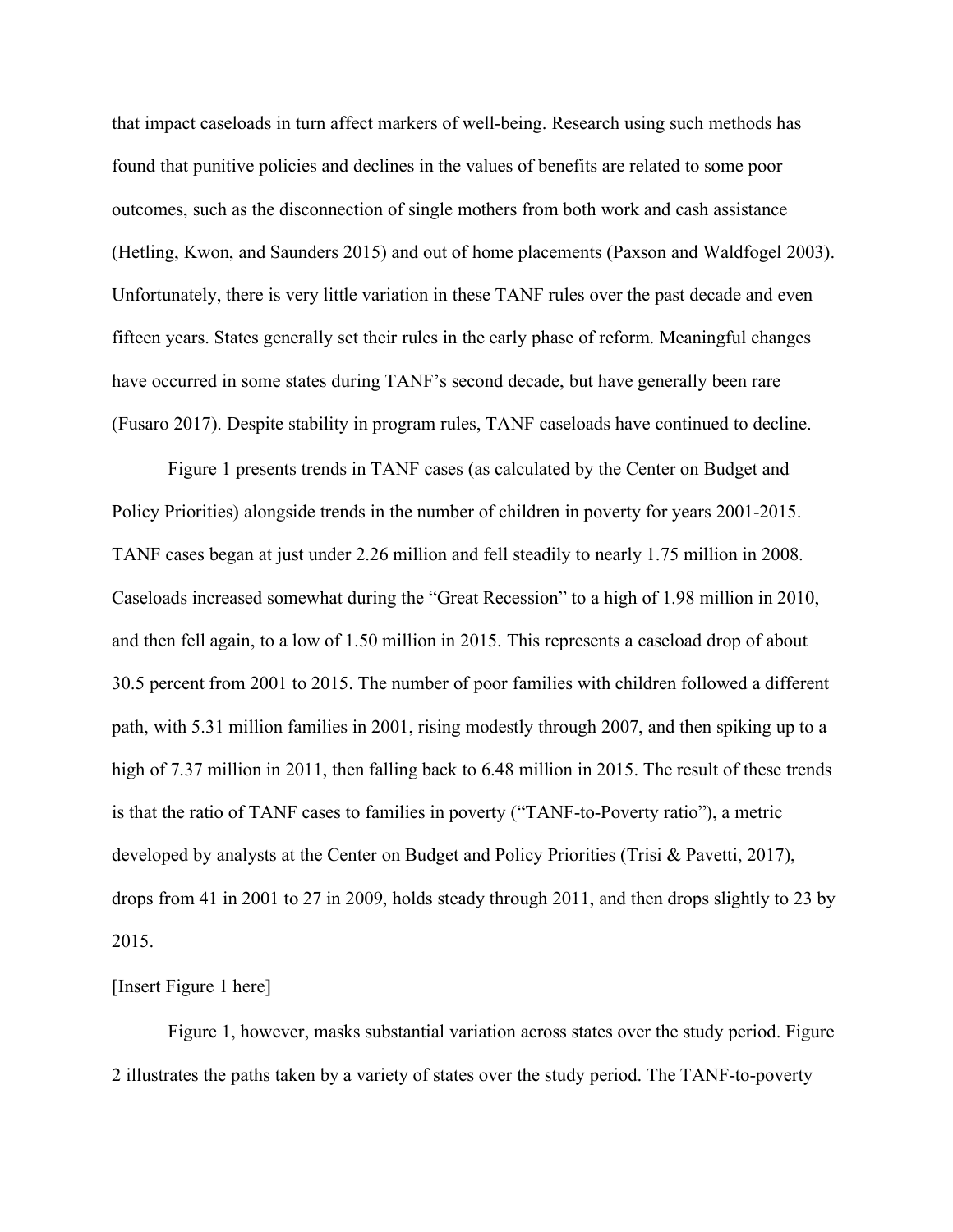ratio in California drop from 76 to 65. In contrast, the decline in Indiana is much more dramatic, falling from 62 to just under 7. In other states, the change follows a very different path, such as Colorado, where the ratio goes from 20 in 2001, down to a trough of 11 in 2008, but rebounds to 20 in 2014. Ratios for Vermont show the most instability but little trend. Our analysis takes advantage of all types of year-to-year variation.

#### [Insert Figure 2 here]

In this paper, we estimate the relationship between variation in the reach of cash assistance through TANF and two measures of well-being: 1) food insecurity and 2) public school student homelessness, controlling for state and year trends. We draw data from both household surveys (food insecurity) and administrative records (student homelessness). Each source brings different strengths and weaknesses, but neither suffers from bias owing to selfreported public program participation.

We hypothesize that the decline in access to cash income support will be associated with increases in the prevalence of these two measures of hardship. That is, as TANF's reach declines in a state, over time, the risk of these hardships will grow. We argue that food security is perhaps an "acid" test of sorts because of the broad reach of the Supplemental Nutrition Assistance Program (SNAP) and other nutrition assistance programs, and because SNAP benefits rise as cash income falls. However, the benefits of these nutrition assistance programs may be spread over food and non-food household needs by families reallocating resources previously spent on food to other domains in the face of targeted benefits (Shaefer and Gutierrez, 2013). Therefore, the decline of TANF could be associated with increased food insecurity despite access to SNAP.

The residential instability of school children is another obvious domain that may be impacted by the declining reach of TANF. Descriptive evidence has shown that children in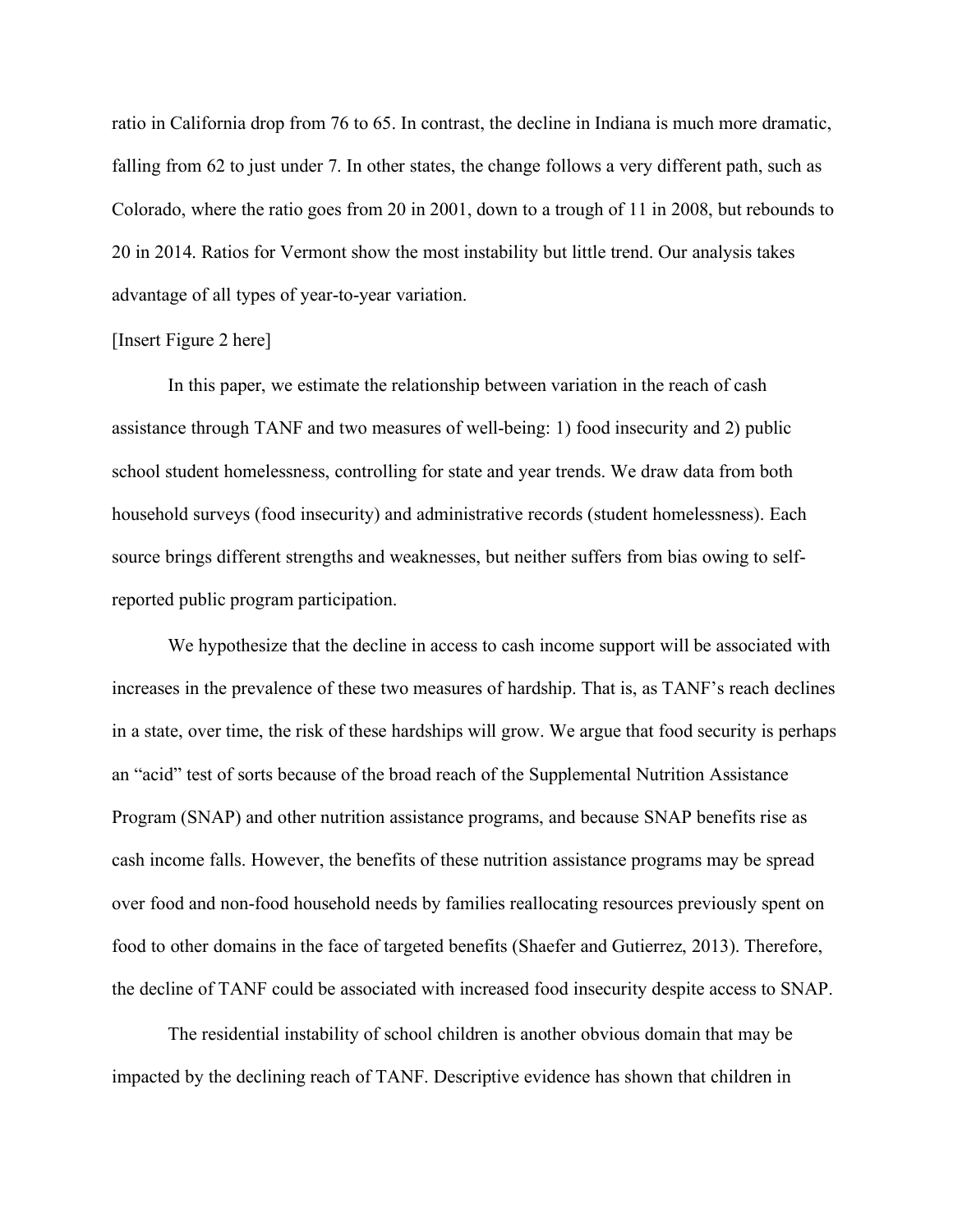extreme poverty are more likely to be residentially unstable (Shaefer et al., 2015). Nichols and Gault (2003) argue that a review of descriptive studies across states in the years following the welfare reform "suggests that welfare reform has increased the rates of family mobility, evictions, and the likelihood of sharing housing" (p. 104). We argue that particularly in the face of the stagnant reach of housing assistance and rising housing costs (Desmond 2016), we expect that there would be a relationship between the continued decline in TANF caseloads and growing rates of child homelessness.

It is always possible that an unobserved third factor impacts both food insecurity rates and child homelessness and cash assistance caseloads. The most likely such condition is an economic downturn or natural disaster. Hardship and public program participation increase in response to these events. These conditions, however, produce a relationship precisely *opposite* of our hypotheses. If caseloads respond to economic downturns, then we would expect an increase in cash assistance caseloads to be associated with *increased* hardship—food insecurity and child homeless—rather than *decreased* hardship. Thus, if we find a relationship between reduced caseloads and increased hardship, then these results are fighting against the direction of presumed bias that we would be expected if endogeneity were a serious threat to our models.

#### **B. Outcome: Food Insecurity**

In this analysis, we use state and year controls to focus on the relationship between changes within states over time in the coverage of cash assistance and household food insecurity, a primary material hardship outcome. In our primary specification, the dependent variable is binary, so we model the probability of a household experiencing food insecurity using logistic regression ('logit') models in the following form:

$$
P(y_{ijt} = 1) = logit^{-1} (\beta u_{jt} + \lambda X_{ijt} + \alpha S_{jt} + \gamma_j + \theta_t + \varepsilon_{ijt})
$$
\n(1)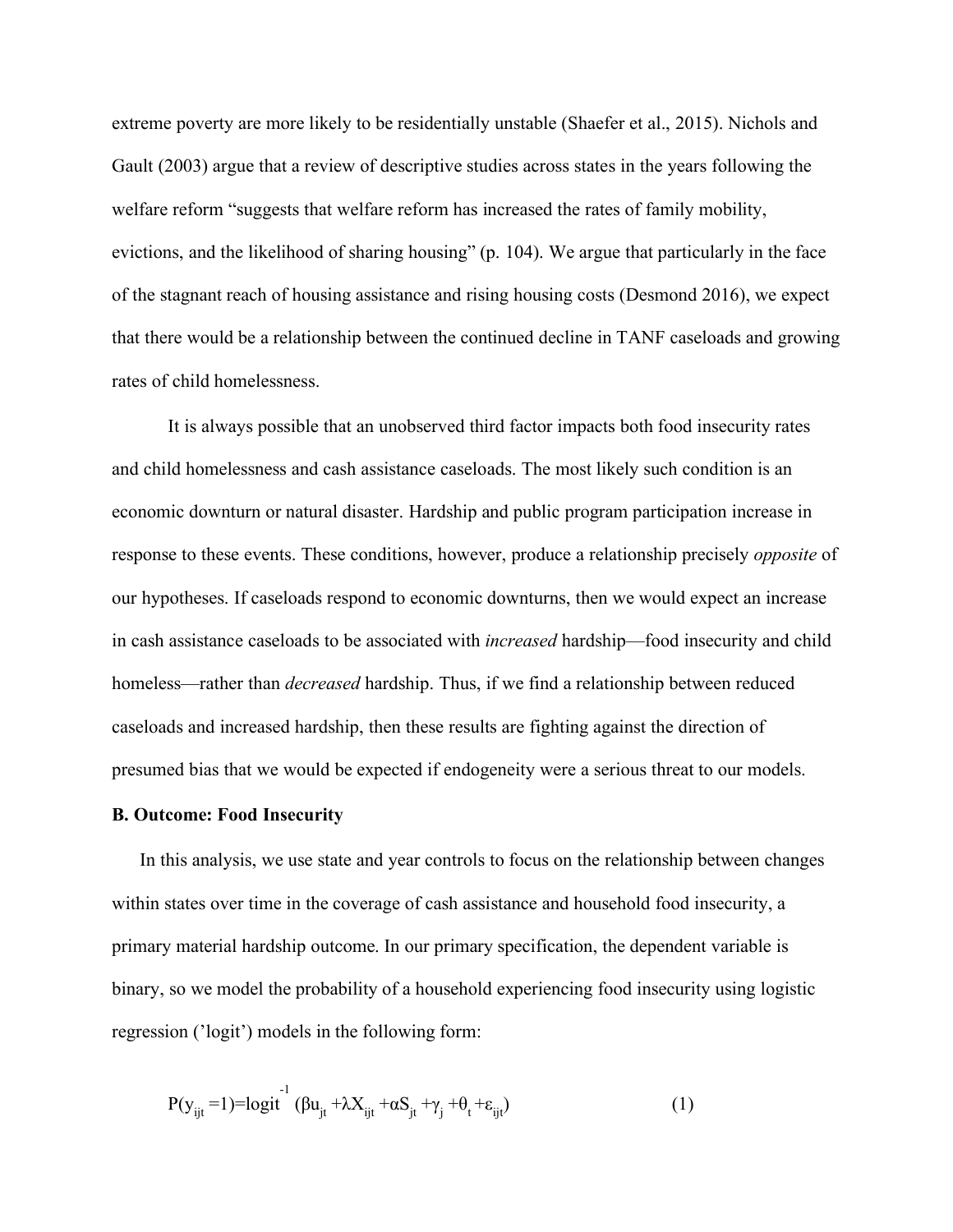Here, y is the binary indicator of food insecurity, where  $1 =$  food insecure and  $0 =$  food secure. The index i references the individual household, j indexes the state, and t indexes the year. We model the probability of food insecurity, as a function of TANF coverage (u) in state j at time t, a vector of household controls X, and a vector of state-year controls S. We include state (j) and year (t) controls (which would be referred to as state-year fixed effects in a linear model) to account for between-state variation and year-specific shocks that are common across state, while the error term ε represents the remaining unexplained variation. The logit link ensures that predictions remain bounded by 0 and 1.

Household controls in **X** include household head race/ethnicity, age, and student status; highest educational attainment in the household; number of children in the household; household employment status (0 if no-one is employed and 1 if one or more household members is employed) and an indicator of whether the household includes at least one individual age 65 or older. We control for state-year unemployment rates because there remains some connection between economic cycles and caseloads, even though this appears not to be the primary driver of caseload declines in TANF. The key object of interpretation is the coefficient β, the marginal effect of which represents the change in the probability of a household being food insecure related to changes in TANF coverage after controlling for other relevant factors.

#### **i. Data and Sample**

We draw household-level data from the Current Population Survey (CPS), particularly the annual Food Security Supplement (CPS-FSS). The CPS is a monthly survey of approximately 60,000 households collected by the U.S. Census Bureau on behalf of the Bureau of Labor Statistics. It offers a nationally representative, multistage, stratified sample of the noninstitutionalized U.S. population. Detailed labor market and demographic data are collected on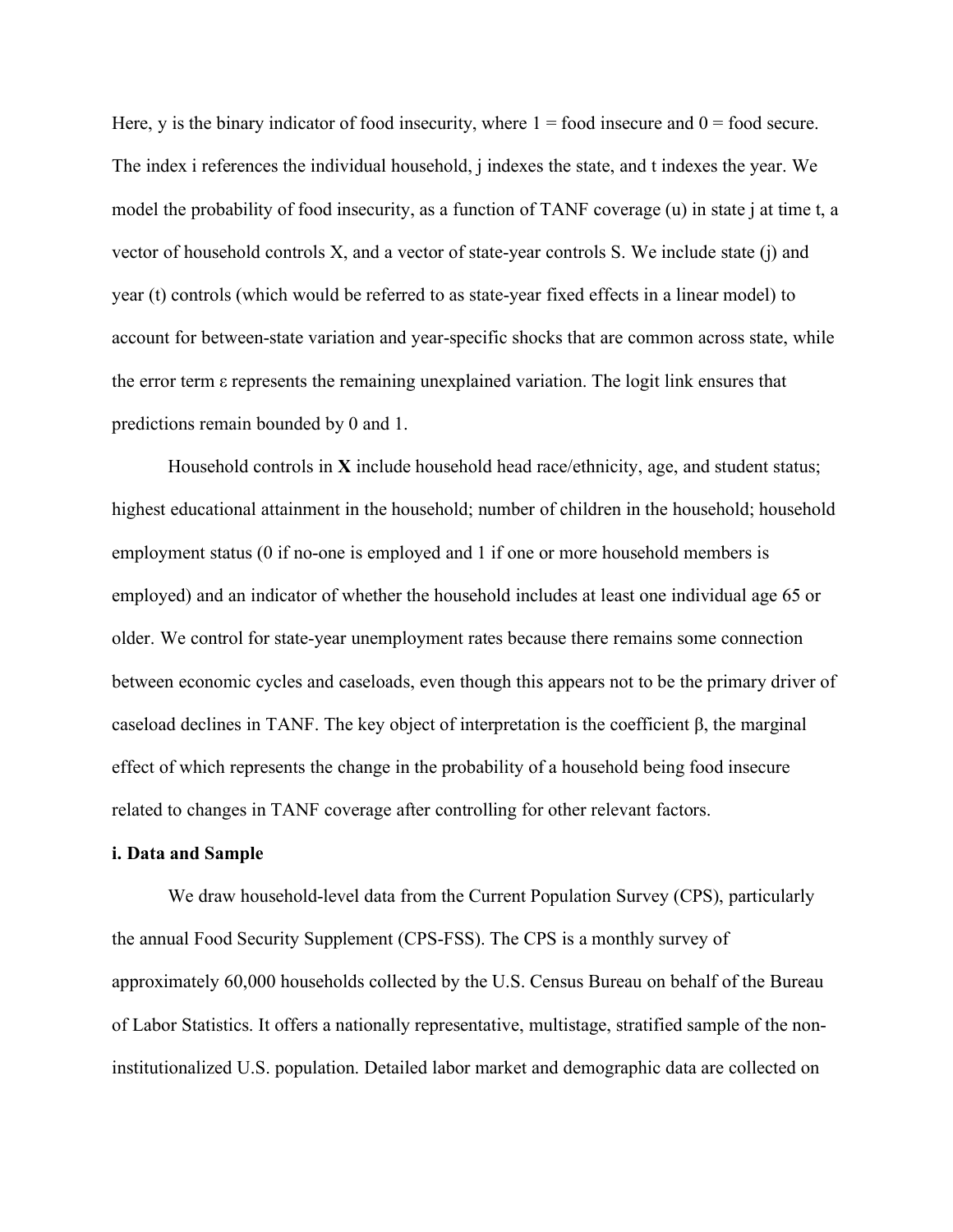all respondents age 15 years and older. Since 1995, CPS has also fielded an annual supplement to assess the incidence of food security, defined as a household having stable access to an adequate quantity and quality of food (United States Department of Agriculture Economic Research Service 2015). Household food security status is assigned based on the number of food insecure conditions experienced by a household, such as being unable to afford balanced meals or cutting the size of meals because of too little money for food (Coleman-Jensen et al. 2015).

We use the CPS data to construct the dependent variables and to identify categories of households. For the primary specification of our food security analyses, we create a binary variable coded 0 if the household scores in the food secure range and 1 if the household scores in the low or very low food security range. Employment analyses use a variable coded 1 if any adult member of the household is currently employed.

We identified three categories of households for sub-group analysis—households in which the head is married, households headed by unmarried women with other adults present, and households headed by an unmarried woman with no other adults present, the group we expect to be most affected by the decline in the reach of TANF. Note that income is imprecisely measured among households headed by unmarried women with other adults present, because the income unit only includes those related by blood or marriage. We report models estimated using the full sample of low-income households with children and models stratified by these family composition sub-groups.

Data from the CPS-FSS and the concurrent monthly core CPS were extracted from the Integrated Public Use Microdata Series (IPUMS), a dataset produced by the Minnesota Population Center harmonizing CPS files from the survey's entire history (Flood et al. 2015). The full sample (n= 75,799) consists of households with children below 185 percent of poverty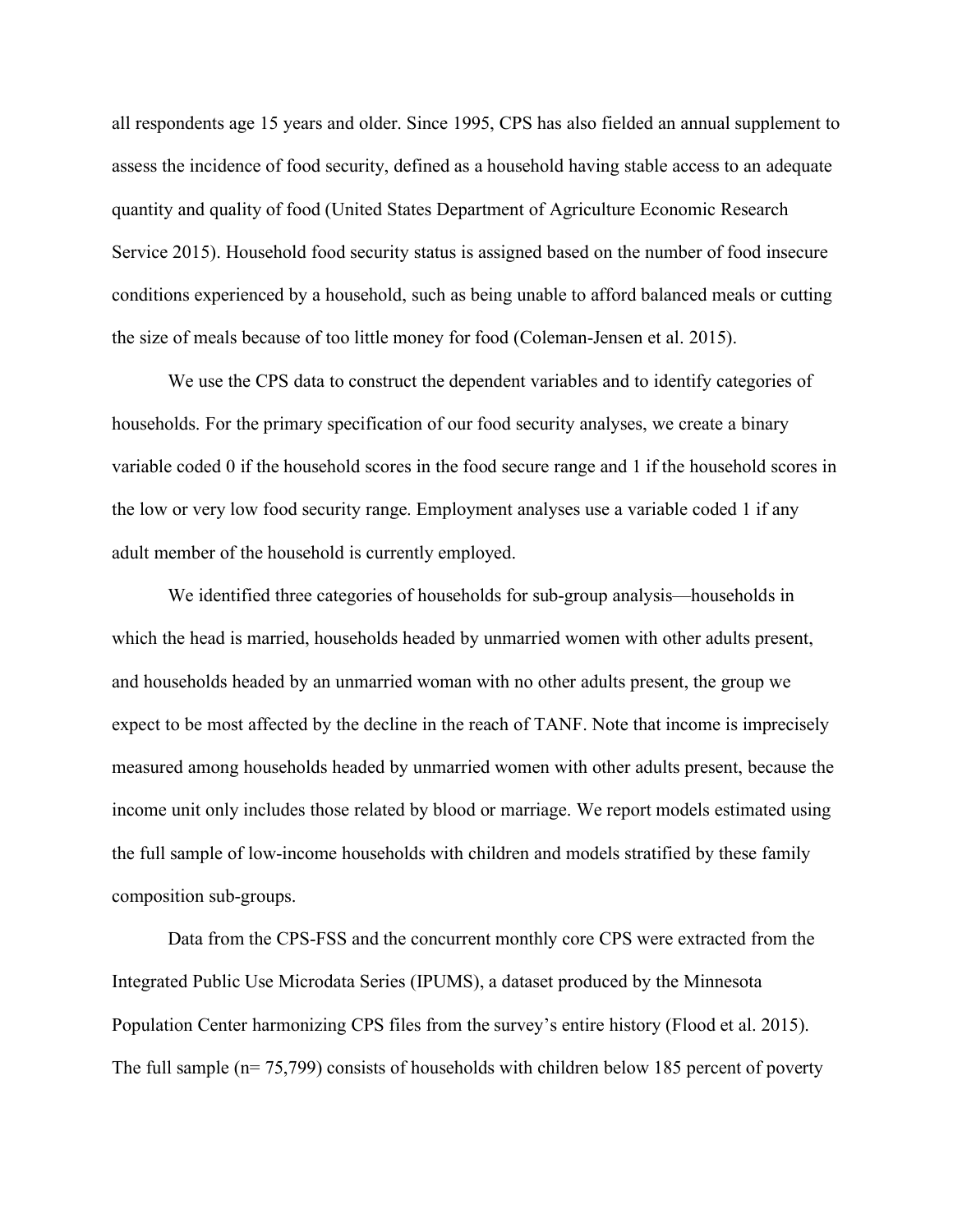in which the household head is below 65 years of age. We use this imperfect income threshold because the FSS includes an indicator measure at this level. Income data in the month of CPS-FSS administration is otherwise limited.<sup>7</sup> Beyond this income cut-off, we do not rely on any measures involving self-reported public program participation, which suffers from underreporting. We restricted the sample to the December 2001 to December 2015 CPS-FSS cohorts. Prior to December 2001, the month of FSS administration and screening into the food security module were inconsistent. Including earlier FSS cohorts would lead to additional unexplained variation and the inclusion of overlapping reference frames across years for questions regarding experiences in the past 12 months. All estimates are weighted using FSS probability weights and standard errors are clustered by state. Descriptive statistics for the distribution of household types and other household-level data are provided in Table 1.

[Insert Table 1 here]

#### **ii. State Variables**

We merge the household-level data with state-level data, as our hypothesis is a proposition about the relationship between state and household characteristics. The key independent variable is TANF coverage as represented by the TANF-to-poverty ratio, the count of families receiving cash benefits through TANF divided by the total number of families with children below the poverty threshold. The counts of cash assistance cases are drawn from state administrative data collected by the Center on Budget and Policy Priorities (CBPP), while the number of families with children below poverty is calculated from Current Population Survey data by the CBPP (2016).

To compensate for possible reliability issues, poverty in the varying denominator TANFto-poverty ratio is a rolling average of the estimated count of families in poverty in state j for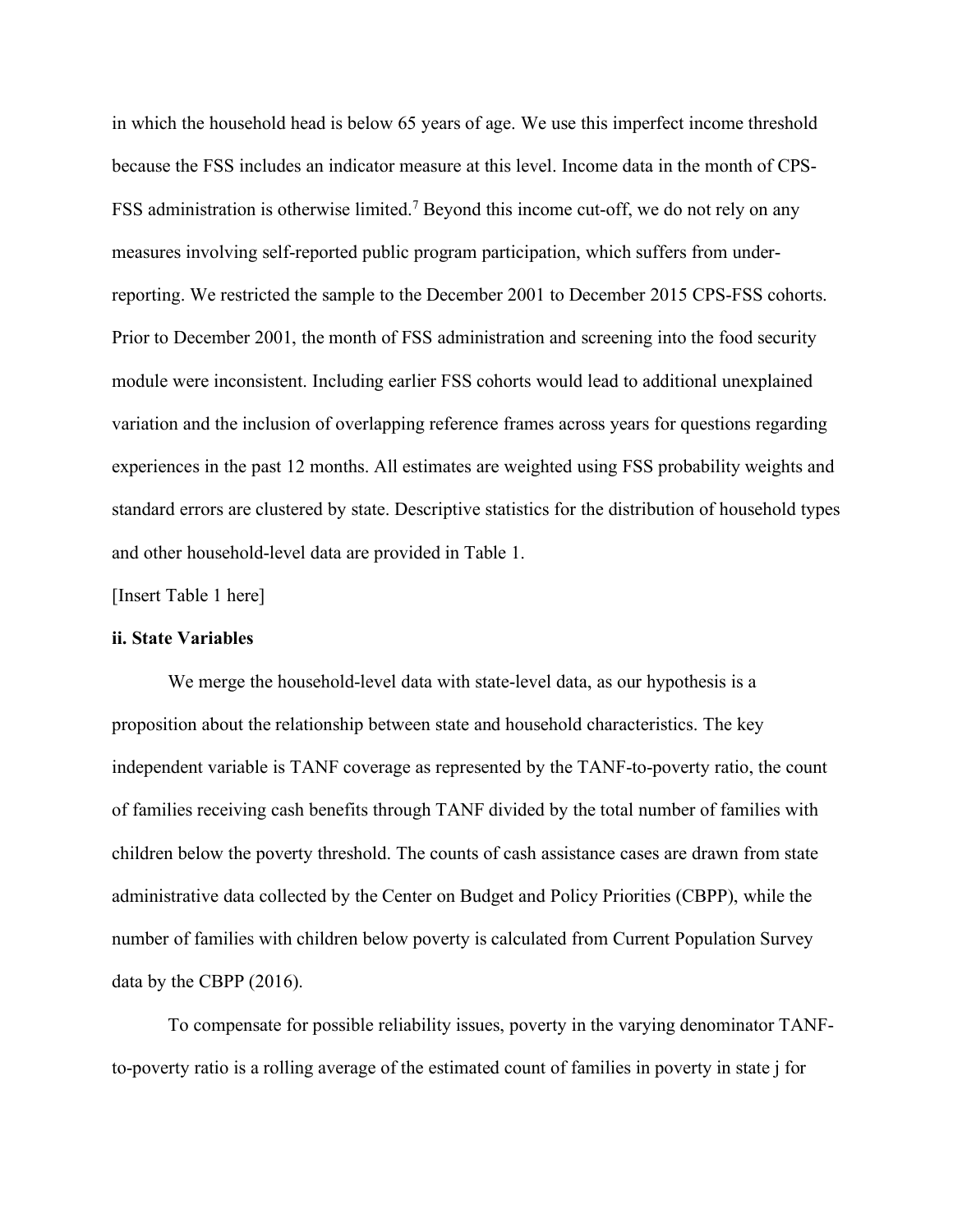years t-1 and t (that is, 2005 values are an average 2004 and 2005 data). While the varying denominator TANF-to-poverty ratio reflects changes in both the supply of and potential demand for cash assistance, it cannot discriminate between trends driven by changes in family poverty from trends driven by changes in the count of TANF cases. In a sensitivity analysis, we therefore create a second version of the TANF-to-poverty variable with a fixed denominator calculated as the average count of families in poverty in every state over the entire study period. This version is used to check the robustness of the models (i.e., to demonstrate they are primarily reflecting changes in the count of TANF-receiving families rather than unrelated fluctuations in family poverty).

#### **iii. Results**

Full model results are shown in Table 2. Before turning to the primary point estimates, we examine some of the other variables in the model. We find that in the population as a whole, black households are more likely to experience food insecurity than non-Hispanic white households, although this does not hold for single mother households. We find that higher levels of education are associated with less food insecurity. Having an employed adult is associated with a large reduction in food insecurity. At the state level, unemployment is associated with more food insecurity, although the point estimate on single mother households living alone is not statistically significant. In general, these results to be in line with previous studies of the correlates of food insecurity.

#### [Insert Table 2 here]

We turn next to the primary point estimates of interest, the relationship between TANF coverage and food insecurity. The coefficients in a non-linear model are not easily directly interpreted, so we also present the key TANF coverage results as marginal effects. In Figure 2,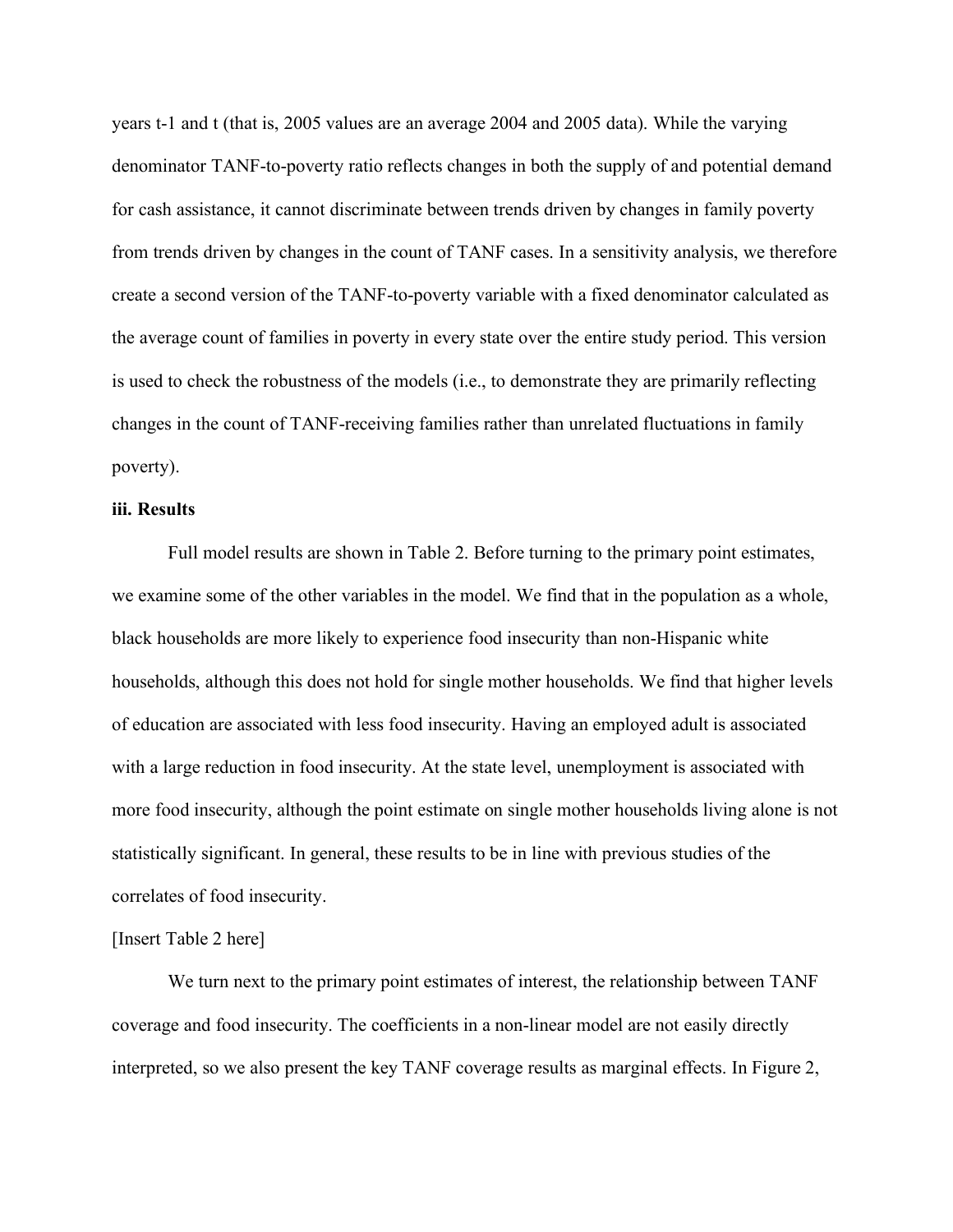the symbols represent the point estimates of the mean marginal effects (that is, within the data, the mean effect of a one-unit change in the predictor on the probability of the outcome) of the TANF coverage measure on the probability of a household experiencing food insecurity within the given subgroup. The bars indicate the 95% confidence intervals. The relationship is statistically significant at  $\alpha$  = 0.05 if the relevant confidence interval does not cross the zero line. [Insert Figure 3 here]

Figure 3 presents the predicted effects of TANF coverage at a range of values (zero coverage up to 70% coverage) on food insecurity. For this analysis, the household head is set at 26 years of age, black, and not a student. The household is set to two children, highest level of education to high school graduate, no seniors present, and no employed adults. The mean marginal effect point estimate indicates that, on average, a ten percentage point decrease in TANF coverage is associated with an 1.1 percentage point increase in the probability of a lowincome household experiencing food insecurity. The relationship is approximately similar for married households (1.1 reduction), but not statistically significant at  $\alpha$  = 0.05 (it is significant at  $\alpha$  = 0.10). We find no association between food insecurity and TANF coverage among households headed by an unmarried female with other adults present, a group for which income is imprecisely measured. The relationship is strongest among households headed by a single female living with no other adults. For these households, the same ten percentage point decrease in coverage is associate with a 1.6 percentage point increase in the probability of experiencing food insecurity, and is statistically significant at the 0.01 level. Thus, there is a statistically significant and meaningful relationship between the decline of cash assistance and the risk of food insecurity of poor families with children, and the relationship is driven by single mothers living alone, the group that we would expect to be most impacted by changes in the accessibility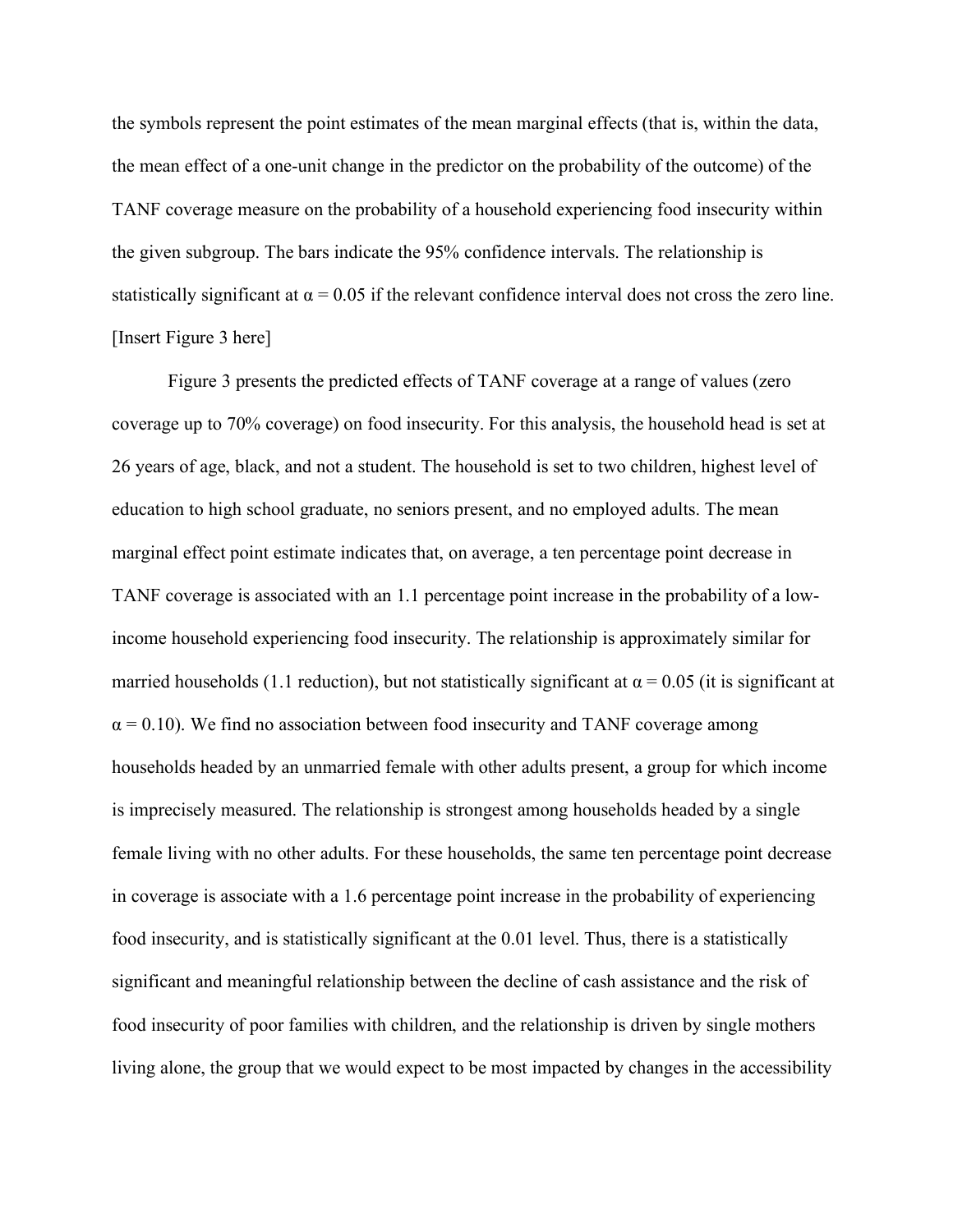of TANF.

#### [Insert Figure 4 here]

# **iv. Sensitivity tests**

Our hypothesis reflects a causal argument, that TANF coverage reduces the risk of hardship for a low-income household. Conversely, we hypothesize that declines in TANF coverage would increase the risk of food insecurity. The models include state controls (which should remove the confounding influence of any unobserved, time-invariant state-level factors) and year controls (which should address within-year common shocks). The model is causally identified if—and only if—the condition of strict exogeneity is met. There cannot be a third, unobserved factor that simultaneously increases the probability of a household experiencing food insecurity and lowers TANF caseloads.

Intuitively, the strict exogeneity condition appears to be met. As previously discussed, there are reasonable scenarios in which an unobserved third factor increases food insecurity while increasing cash assistance caseloads, such as an economic downturn or natural disaster. These conditions, however, produce a relationship precisely *opposite* that would be expected if endogeneity were a serious threat to the model. That is, any endogeneity that does exist would likely *reduce*, not increase, the magnitude of observed effects. Further, if there were some third, unobserved factor both increasing the risk of food insecurity in low-income households and decreasing caseloads, then TANF coverage would likely also be predictive of changes in food insecurity for households meeting the income criteria but unaffected by TANF cash benefits policy. Re-estimating the food insecurity models in a subsample drawn from the same CPS-FSS cohort but now only including households *without* children (household head still restricted to under age 65 and income to less than 185 percent of poverty) provides no evidence of a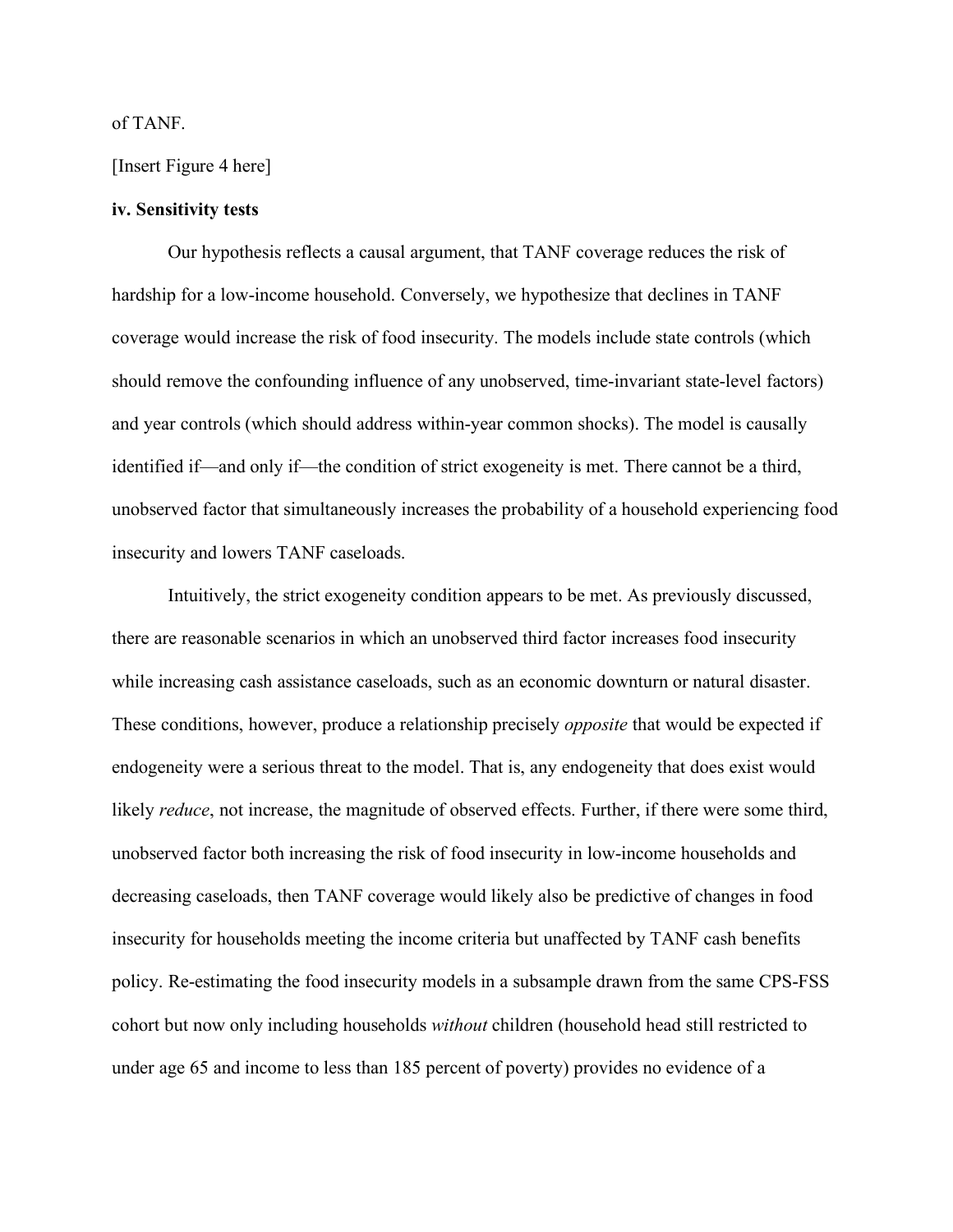relationship between TANF coverage and food insecurity. The same pattern holds for a model restricted to households with incomes above the low-income threshold. The evidence, then, tends to support the exogeneity of TANF coverage.

We conduct a second sensitivity test with respect to our key independent variable in this study, TANF coverage has two components (TANF cases and families in poverty) that vary longitudinally. The empirical models therefore inherently contain a threat to validity, as they could be influenced by changes in either value. As noted previously, we generated a second version of the TANF coverage variable in which the denominator is the averaged count of families in poverty from 2001 to 2015. This version holds the number of families in poverty constant, so only the number of TANF cases changes across time. If results of the analyses presented previously were primarily a product of changes in family poverty rather than changes in TANF coverage, using the fixed denominator version of the variable should produce quite different results. Mean marginal effects for the food insecurity analysis, but this time using the fixed-denominator coverage measure, are presented in Figure 5. Patterns of sign and significance are identical to those in the baseline specification with a varying-denominator coverage variable. TANF coverage is significantly and negatively related to the probability of food insecurity for pooled households, married households, and households headed by a single female with no other adults present (by magnitude, once again the strongest relationship). [Insert Figure 5 here]

#### **C. Outcome: Homelessness among public school children**

In this analysis, we examine the relationship between changes within states, over time in the prevalence of cash assistance receipt, and counts of homeless public school children. These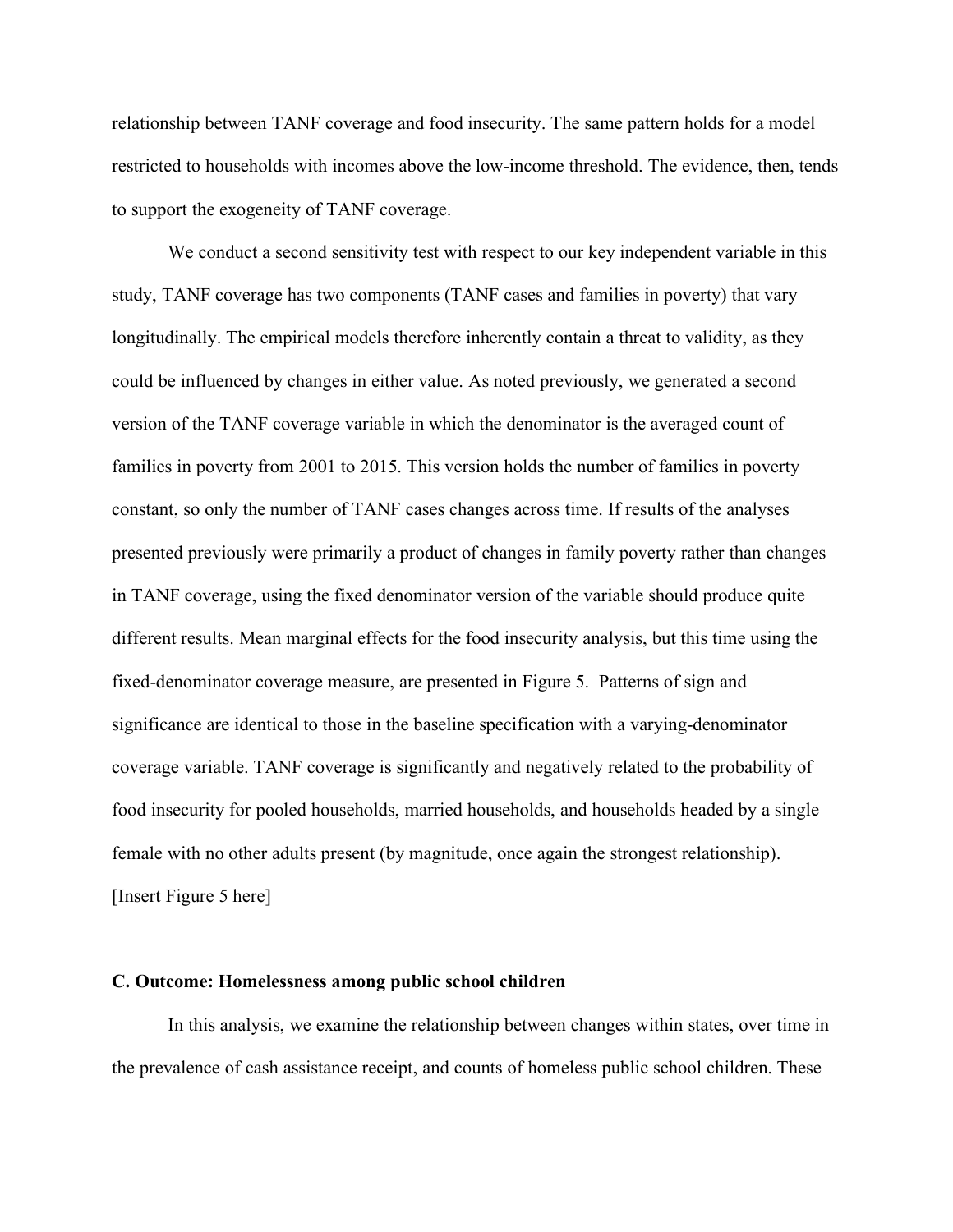counts include students who are temporarily doubled up, those in homeless shelters, and those unsheltered. We rely on the significant amount of variation in TANF caseloads in states over time to assess the associations between TANF caseload levels and this outcome, collected at the state level. Because we lack individual-level data, our estimating equation is:

$$
Y_{j,t} = \beta TANF_{j,t} + \alpha P_{j,t} + \gamma_j + \theta_t + \varepsilon_{j,t}
$$
 (2)

where Y is the total number of homeless students by state, year. Our key independent variable, TANF, is the annual average of the number of TANF cases in a given state in year t. (For every year, we assign caseloads in year t to school year counts collected in school year t to t+1. For example, we assign school year 2013-2014 to TANF caseloads in year 2013).  $P_{i,t}$  is a vector of controls related to the welfare of children in the state, including a control for the total number of children in poverty, and the total number of children overall. Like model 1, we average these counts over two years to address volatility in CPS estimates. The subscripts *j* and *t* represent the state and year of each observation, while γ and θ represent time-invariant state fixed effects and time fixed effects; epsilon indicates the unexplained variation. Thus *β* is the change in the total count of homeless school children associated with corresponding changes in the number of TANF cases within a state, over time.

#### **i. Data and Sample**

As with our previous analysis, for our main independent variable of interest—the number of TANF cases—we extracted data from the Center on Budget and Policy Priorities' (CBPP) TANF-to-Poverty database, which compiles the annual averages of the number of cash assistance cases in each state, adjusting for accuracy across states and time. We draw estimates of the number of children in poverty, and the number of children overall, from Current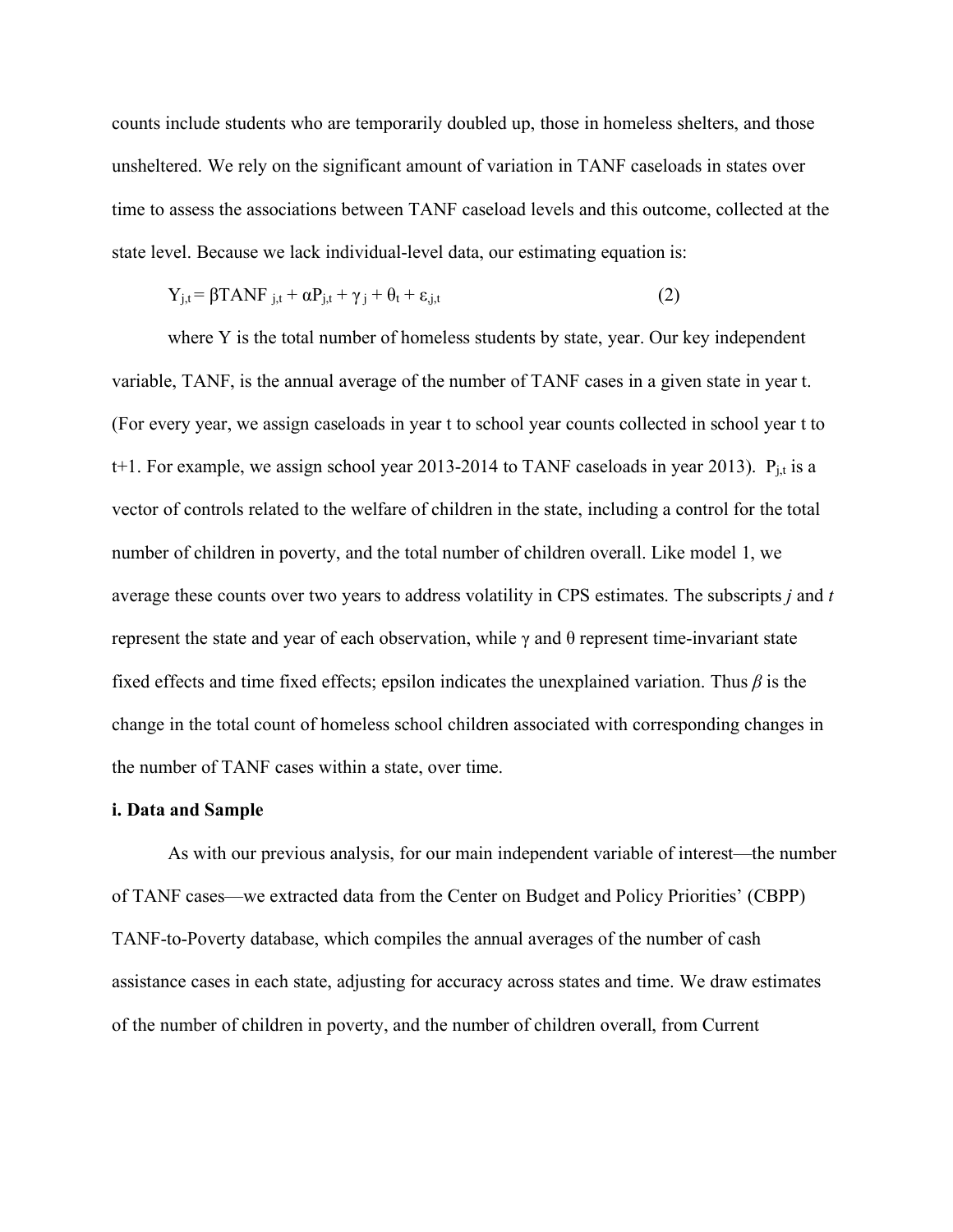Population Survey ASEC data extracted from the Integrated Public Use Microdata Series (IPUMS-CPS ASEC) (Flood et al. 2015).

For the number of homeless students, we used annual reporting by the National Center for Homeless Education, which provides a summary of data collected by the McKinney-Vento Education for Homeless Children and Youth (EHCY) Program on the number of homeless students from pre-Kindergarten age (3 to 5 year-olds) on reported as enrolled in public school districts by state educational agencies (SEAs) for the School Year 2006-2007 to School Year 2014-2015. Analyses using data in New York and Michigan have found that this marker of homelessness is associated with a series of poor educational outcomes (Cowen, 2017; Institute for Children, Poverty and Homelessness, 2016). Students are considered homeless if they are doubled up temporarily, sheltered, or unsheltered. During the early years if the McKinney-Vento EHCY data, many schools did not fully report data. We find that as of 2006-2007, 78 percent of school districts were reporting. We control for the remaining increased reporting over the study period with state and year controls. We also run sensitivity tests to confirm that results are not sensitive to the inclusion of 2006-07.

#### **ii. Results**

Table 3 assesses the relationship between increases in the TANF caseload and the number of homeless students.

[Insert Table 3 here]

The first column of Table 2 reports the estimates without controlling for the state poverty level. When child poverty increases, we would expect the number of public assistance cases to rise in response to the growth of the number of children at risk, and in fact that is what we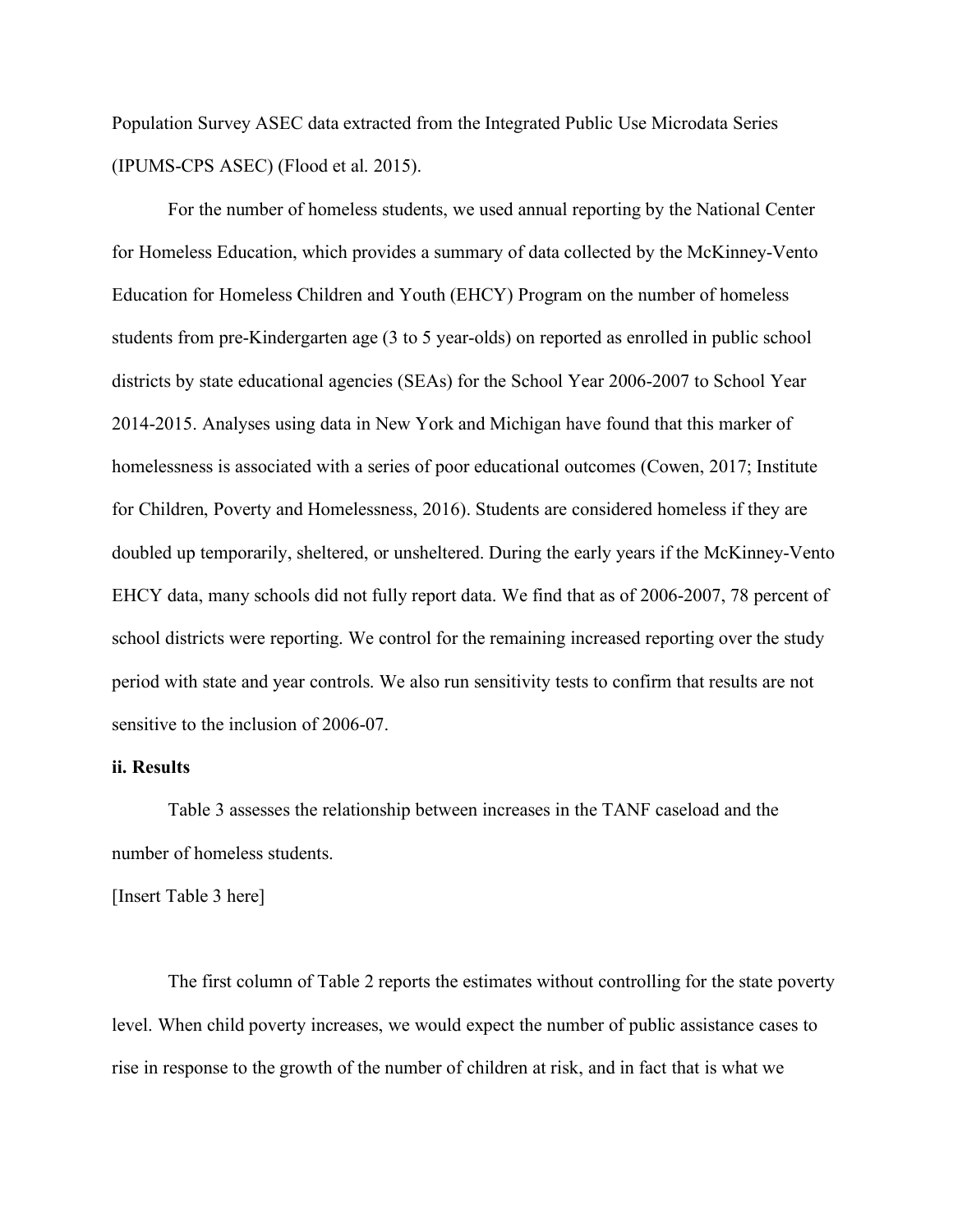observe. This spurious relationship often causes an erroneous appearance of the public assistance program being the cause of the adverse outcome, with the coefficients of the public assistance programs being positive and biased upwards. The insignificant estimate of -0.012 in column 1 potentially reflects this upward bias and the effects of TANF are ambiguous in this case.

In the second and third columns, we further include controls for the number of children in poverty as a measure to control for the population of children at additional risk of being homeless in the state and controls for the overall population of children to account for overall population growth. With the inclusion of controls for changes in the number of homeless children, the upward bias in our coefficient estimate of the relationship between TANF caseloads and student homelessness decreases but remains statistically insignificant. The bias further decreases with the addition of a control for the total number of children. The coefficient estimate of -0.149 in column 3 can be interpreted as indicating that for each 100 case decrease in the number of TANF cases, there is an associated 14.9 increase in the number of homeless students. Because this estimate is still subject to upward bias, the real correlation between the number of TANF cases and homeless students may be somewhat larger.

#### **iii. Sensitivity tests**

The effects of TANF cash transfers on the risk of homelessness are likely not completely contemporaneous. It takes a period of deterioration in financial well-being to destabilize affect a family's living arrangement, We test this lagged effect by regressing the number of homeless students on the average TANF caseloads in the calendar year before the school year. The result suggests that there is a strong and significant lagged effect of TANF cash assistance on the number of homeless students.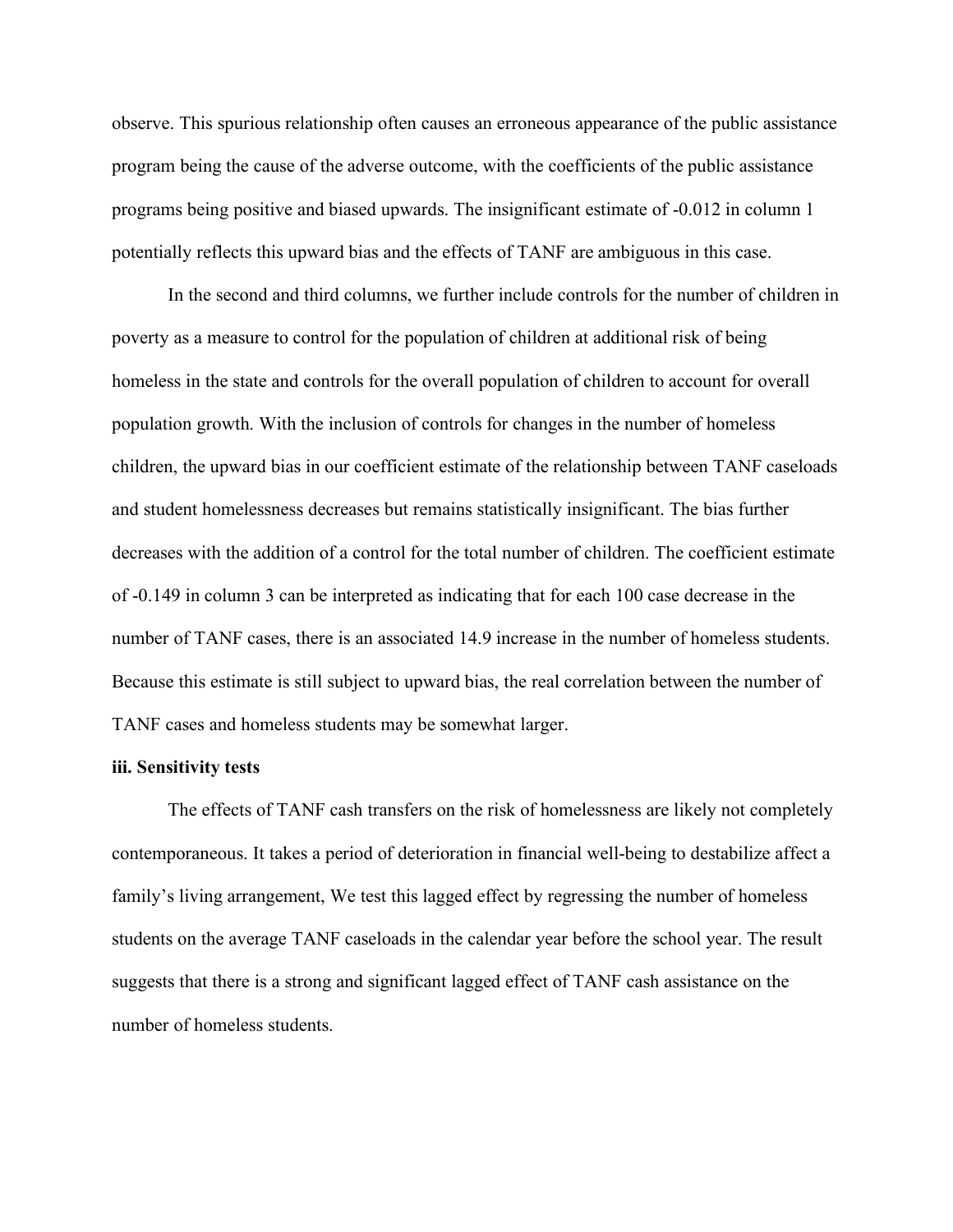To verify that our results capture the period-specific effects of the TANF caseload, instead of some unobserved factor causing the overall rise in homeless students and the fall in TANF caseload in the long-run, we conduct a falsification test by regressing current number of homeless students on TANF caseloads in the two following calendar years. The coefficient estimates do not provide strong evidence for this alternative hypothesis. In addition, we included interaction effects with the state-level TANF benefit amount which does not show any trend of change during this period. The results conform with estimates from our main homeless students model.

To further test whether expansions of other parts of the safety net may explain our core results, we estimated a model including the number of households receiving SNAP by state year. Our results remained consistent. SNAP, being more cyclically sensitive than cash assistance under TANF, shows the endogenous relationship between SNAP caseloads and homelessness; increased caseloads are associated with increased student homelessness. However, the relationship between TANF cases and student homelessness remains substantively similar to that presented in our baseline model.

# **IV. Conclusion**

The transformation of the safety net in the 1990s capitalized on changing cultural notions about a mothers' role in the family, and firmly redrew the line between those perceived as "deserving" and "undeserving." Put in historical perspectives, this epochal transformation fit directly into long-term themes that permeate the history of policy debates about aid to the poor. If anything is anomalous about American welfare history, in fact, it was that the poorest families with children in the United States had a short-lived "entitlement" to cash assistance for roughly three decades, an entitlement brought about by judicial action and administrative changes (rather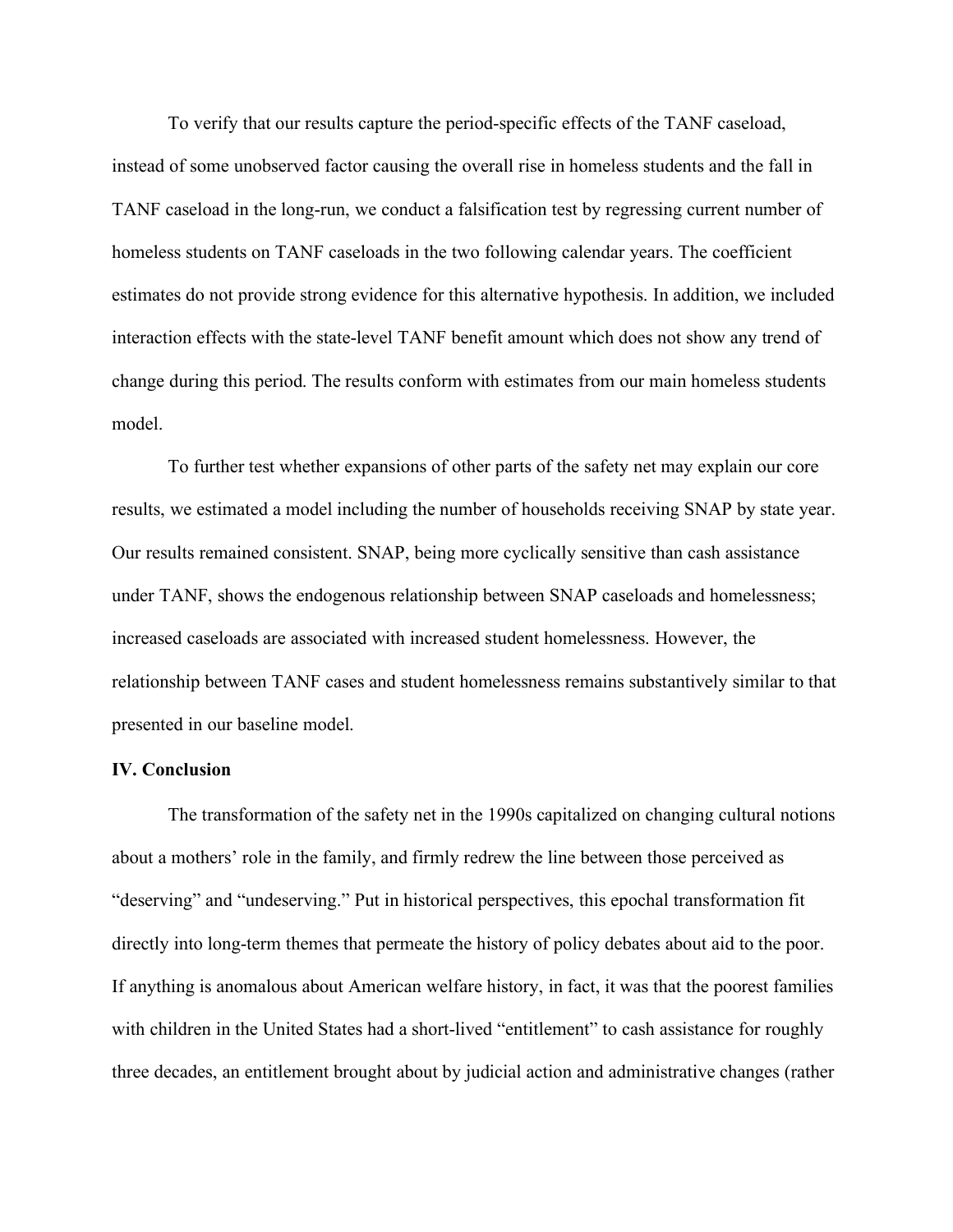than legislative action) that broadened eligibility and struck down discriminatory state practices designed to neutralize access to aid by classes of families deemed undeserving. Indeed, scholars examining the long-term arc of policy making might have predicted that such a policy construct would be short lived.

In the current study, we find significant associations between cash assistance caseload reductions within a state and two measures of hardship. In the case of household food insecurity, we find that the relationship is concentrated among single mothers living independently with their children, the group we would expect to be most affected by changes in TANF coverage. We note the especially large association between caseload reductions and student homelessness, suggesting that a primary way welfare reform has impacted children is through destabilizing their living situations. This outcome is of particular concern as housing instability is strongly related to school instability, and instability in the household roster over time is associated with sharply lower rates of high school graduation (Perkins 2016). Scholars have also identified links between homelessness and substantiated cases of child maltreatment and out of home placement (Berger et al. 2014). Housing instability may be a pathway through which other deleterious outcomes flow. If cash assistance aids in stabilizing housing, the withdrawal of cash assistance is particularly concerning given the already-limited housing-specific safety net in the United States (Desmond, 2016).

We note several limitations of these analyses. For example, we cannot rule out the possibility that some concurrent policy changes that accompanied changes in TANF caseloads are driving our results. However, these shifts were much more common in the first decade of TANF's development than in its second, the period we examine here. Furthermore, caseload patterns that are responsive to aggregate need would yield a relationship exactly opposite of the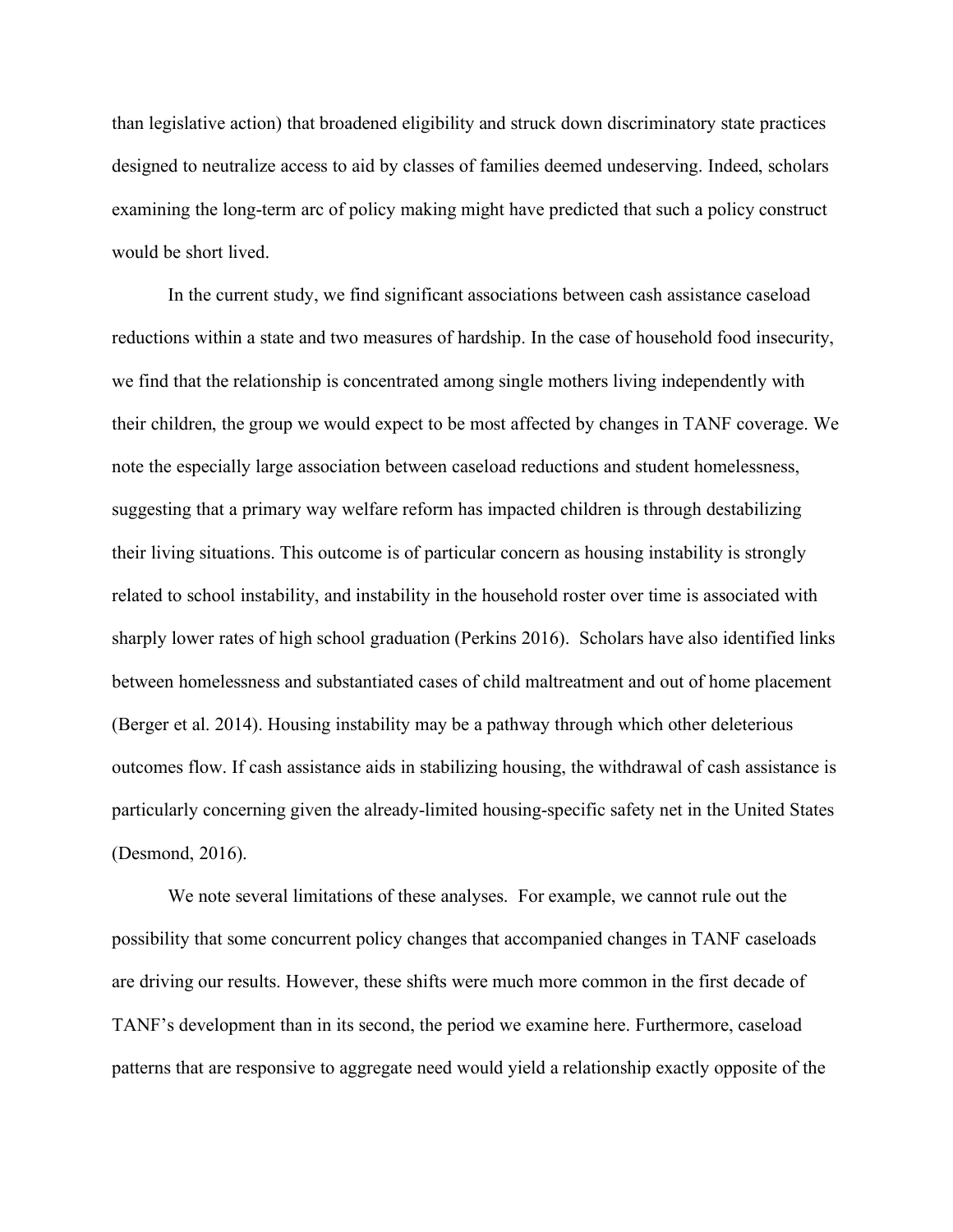one we obtain for TANF. Both models are robust to the inclusion of annual SNAP caseloads as an additional control variable. Further, at least for the food insecurity models (for which we are able to conduct this test), the relationship between cash assistance coverage and hardship holds only for households with children. This additional test rules out spurious relationships produced by a third omitted variable—such as an unobserved policy change or a change in the state's social, political, or economic context--affecting all households below our income threshold.

Scholars can expect that cultural notions of deservingness will weigh heavily on any policy debate concerning aid to the poor We argue that scholars have an obligation to fully examine the material consequences of resulting policies for those deemed the least worthy. We hope others will test the utility of our approach on other measures of the wellbeing of poor households with children, such as parental stress, child development, academic achievement and behavior problems, and adult outcomes, including economic wellbeing and mobility. Examining direct measures of wellbeing is also an evidence-based way to adjudicate thorny questions about the best ways to measure poverty (an income-based measure, a consumption measure, a measure that assigns a cash value to in-kind transfers, and so on). As indicated at the outset of the conclusion to this paper, we anticipate that this approach could be used to test a broad range of opposing claims about how best to measure poverty, and whether the War on Poverty was lost or won.

#### **ENDNOTES**

<sup>1</sup> See Danziger (2010) for a comprehensive description of the legislative reforms of PRWORA. <sup>2</sup> The waiver experiments also found different effects by child age, with young children experiencing null or positive effects but adolescents sometimes experiencing worse achievement and behavioral outcomes. See Morris et al. 2009. But see also non-experimental results from Chase-Lansdale et al. 2003, suggesting the opposite. A reconciliation study (Chase-Lansdalet et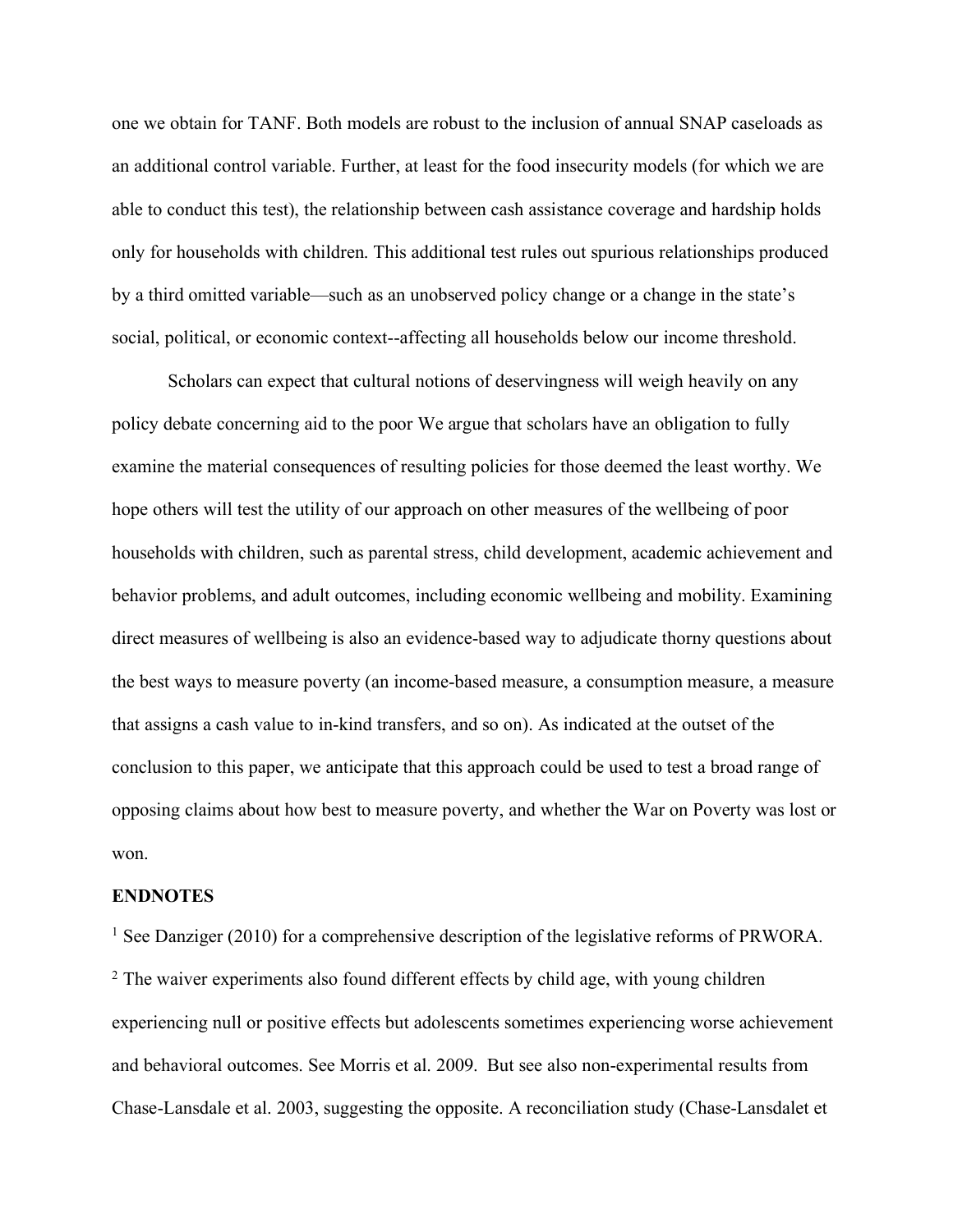al. 2005) indicated that mothers in the three-city study may have failed to take up the EITC, whereas many in the voucher experiments received wage subsidies.

<sup>3</sup> Some scholars have blamed the fact that TANF is administered as a block grant to states, set at 1994 disbursement levels. Prior to PRWORA, cash welfare was an entitlement. The amount a state drew down from the federal government depended on the number of needy families. All funds not spent on administration went directly to the needy. By 2014, states were spending only about a quarter of their block grants on cash assistance, while others went to purposes not benefiting the nonworking poor.

<sup>4</sup> A few analyses do extend into the early 1990s and a handful through the Great Recession. These studies are included in a comprehensive review by James Ziliak (2015). None examine child outcomes.

<sup>5</sup> These trends are mitigated somewhat when the Supplemental Poverty Measure (which accounts for all tax and transfer programs) is used, or when researchers account for the underreporting of government benefits (Fox et al. 2015).

<sup>6</sup> Although administrative data are not free of underreporting, it is a felony to hide income from the SNAP program, and reports are cross checked against Bureau of Labor Statistics and other records.

<sup>7</sup> Income data for the CPS-FSS sample is reported categorically, and according to USDA ERS staff not reliably, making for difficult comparisons across time. Continuous income data is collected in the Annual Social and Economic Supplement (ASEC), but only a fraction of respondents participate in both CPS-FSS and ASEC.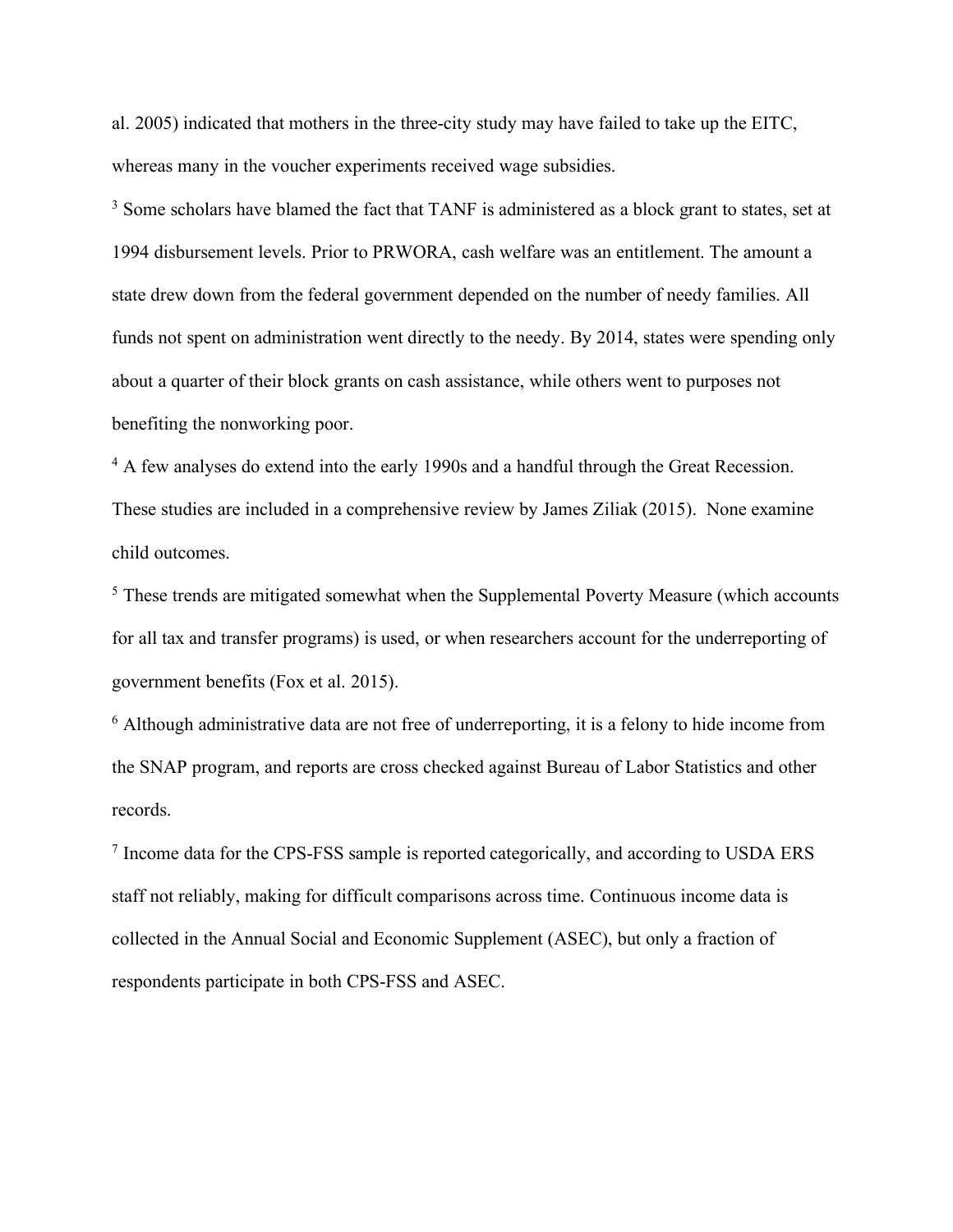#### **REFERENCES**

kschanzenbach.pdf.

- Bitler, Marianne and Hilary Hoynes. 2016. "The More Things Change, the More They Stay the Same? The Safety Net and Poverty in the Great Recession." Journal of Labor Economics 34(S1):S403–S444.
- Bitler, Marianne P., Jonah B. Gelbach, and Hilary W. Hoynes. 2006. "Welfare Reform and Children's Living Arrangements." Journal of Human Resources 41(1):1–27.
- Blank, Rebecca M. 2007. "Improving the Safety Net for Single Mothers Who Face Serious Barriers to Work." The Future of Children 183–197.
- Blank, Rebecca M. and Brian Kovak. 2008. Helping Disconnected Single Mothers. Brookings Washington, DC.

Black, Sandra E., Diane Whitmore Schanzenbach, and Audrey Breitwieser. 2017. "The Recent Decline in Women's Labor Force Participation." The Hamilton Project Framing Paper, https://www.brookings.edu/wpcontent/uploads/2017/10/es\_10192017\_decline\_womens\_labor\_force\_participation\_blac

- Brock, Thomas et al. 2002. "Welfare Reform in Cleveland: Implementation, Effects, and Experiences of Poor Families and Neighborhoods."
- Center for Budget and Policy Priorities. 2016. "Chart Book: TANF at 20." Washington, DC: Center on Budget and Policy Priorities. http://www.cbpp.org/research/family-incomesupport/chart-book-tanf-at-20.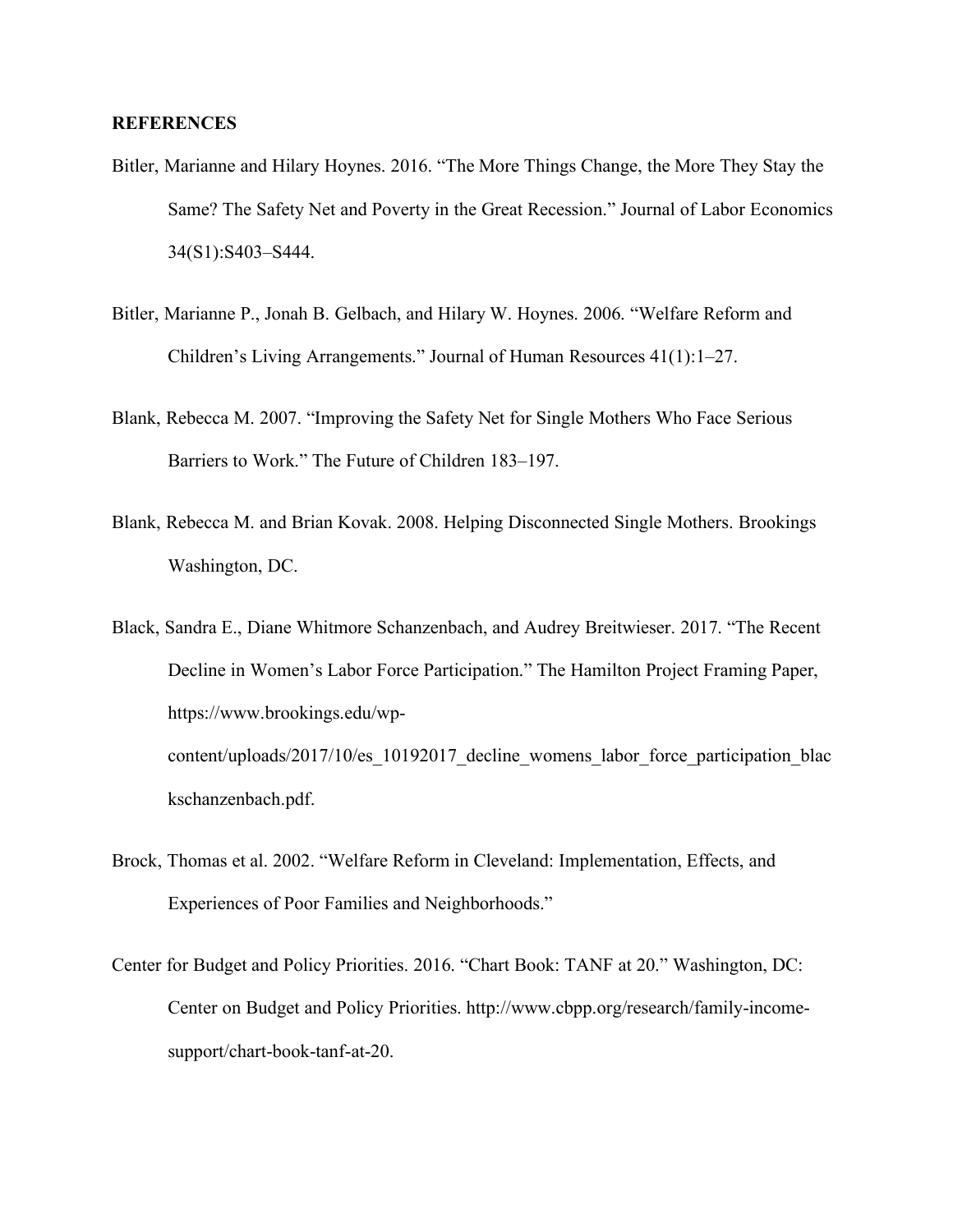- Coleman-Jensen, Alisha, MP Rabbitt, C. Gregory, and A. Singh. 2015. "Statistical Supplement to Household Food Security in the United States in 2014. In.: AP-069, USDA." Economic Research Service. Http://www/ers. Usda. Gov/publications/ap-Administrativepublication/ap069. Aspx.
- Cowen, Joshua 2017. "Who Are the Homeless? Student Mobility and Achievement in Michigan 2010–2013," Education Researcher: 33-43.
- Danziger, Sandra K. 2010. "The Decline of Cash Welfare and Implications for Social Policy and Poverty." Annual Review of Sociology 36:523–545.
- Desmond, Matthew. 2016. Evicted: Poverty and Profit in the American City. Broadway Books.
- Edin, Kathryn J. and H.Luke Shaefer. 2015. \$2.00 a Day: Living on Almost Nothing in America. Houghton Mifflin Harcourt.
- Freedman, Stephen et al. 2000. "Evaluating Alternative Welfare-to-Work Approaches: Two-Year Impacts for Eleven Programs. National Evaluation of Welfare-to-Work Strategies." New York: MDRC.
- Fusaro, Vincent 2017. "The Spirit of '96: States & the Implementation of Temporary Assistance for Needy Families." PhD dissertation, School of Social Work and Department of Political Science, University of Michigan.
- Gordon, Linda 1994. Pitied but Not Entitled: Single Mothers and the History of Welfare. New York: Free Press.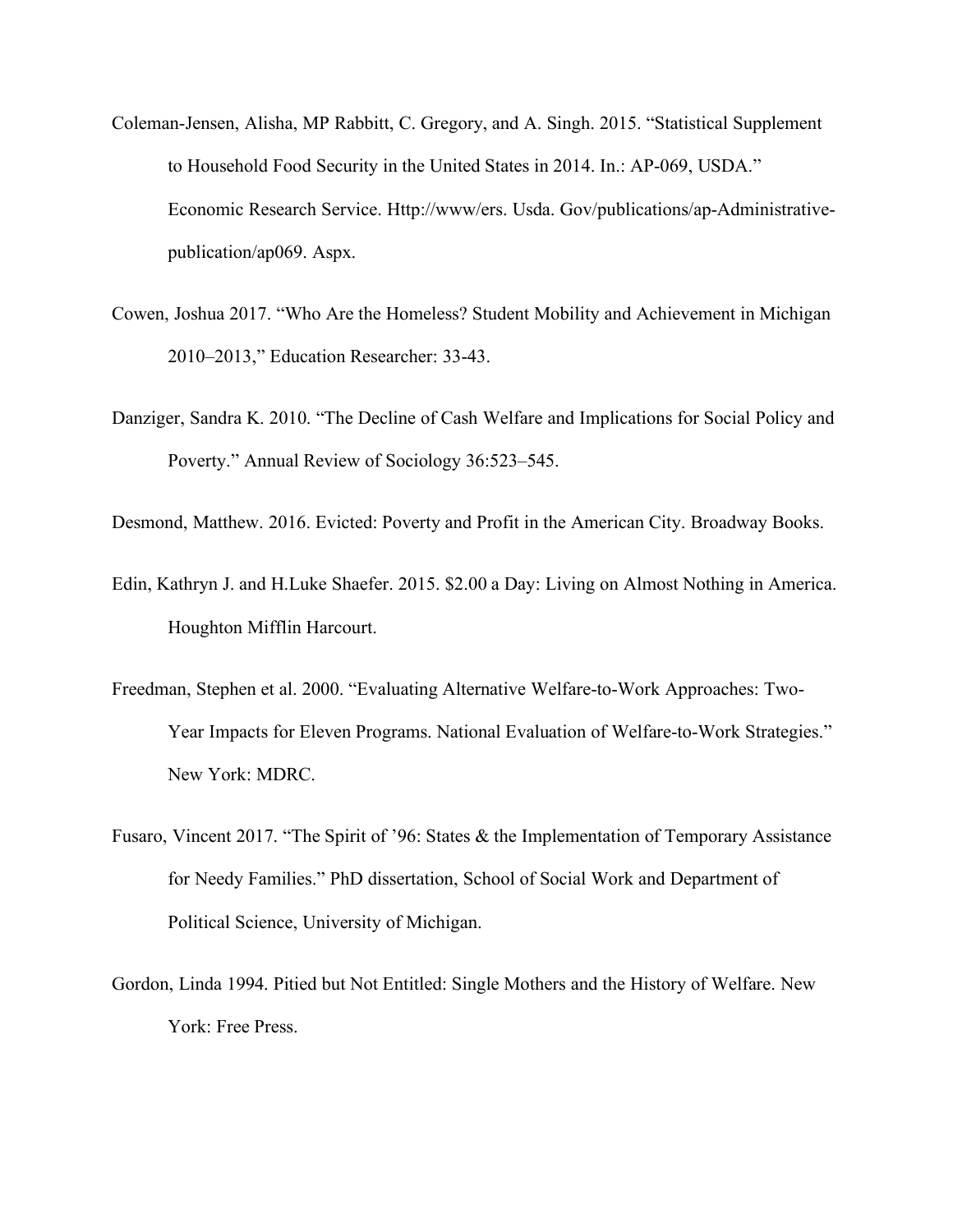- Haider, Steven J., Alison Jacknowitz, and Robert F. Schoeni. 2003. "Welfare Work Requirements and Child Well-Being: Evidence from the Effects on Breast-Feeding." Demography 40(3):479–497.
- Halpern-Meekin, Sarah, Kathryn Edin, Laura Tach, Jennifer Sykes. 2015. It's Not Like I'm Poor: How Working Families Make Ends Meet in a Post-Welfare World. Berkeley, CA: University of California Press.
- Hetling, Andrea, Jinwoo Kwon, and Correne Saunders. 2015. "The Relationship between State Welfare Rules and Economic Disconnection among Low-Income Single Mothers." Social Service Review 89(4):653–685.
- Institute for Children Poverty and Homelessness. 2016. "The Atlas of Student Homelessness in New York City 2016". http://www.icphusa.org/new\_york\_city/on-the-map-the-atlas-ofstudenthomelessness-in-new-york-city-2016/ (accessed January 30, 2018).
- Kaestner, Robert and Won Chan Lee. 2005. "The Effect of Welfare Reform on Prenatal Care and Birth Weight." Health Economics 14(5):497–511.
- Katz, Michael B. 1996. In the Shadow of the Poorhouse: A Social History of Welfare in America, Tenth Anniversary Edition. New York: Basic Books.
- Loprest, Pamela and Austin Nichols. 2011. "Dynamics of Being Disconnected from Work and TANF." Washington, DC: Urban Institute.
- Moffitt, Robert A. 2015. "The Deserving Poor, the Family, and the US Welfare System." Demography 52(3):729–749.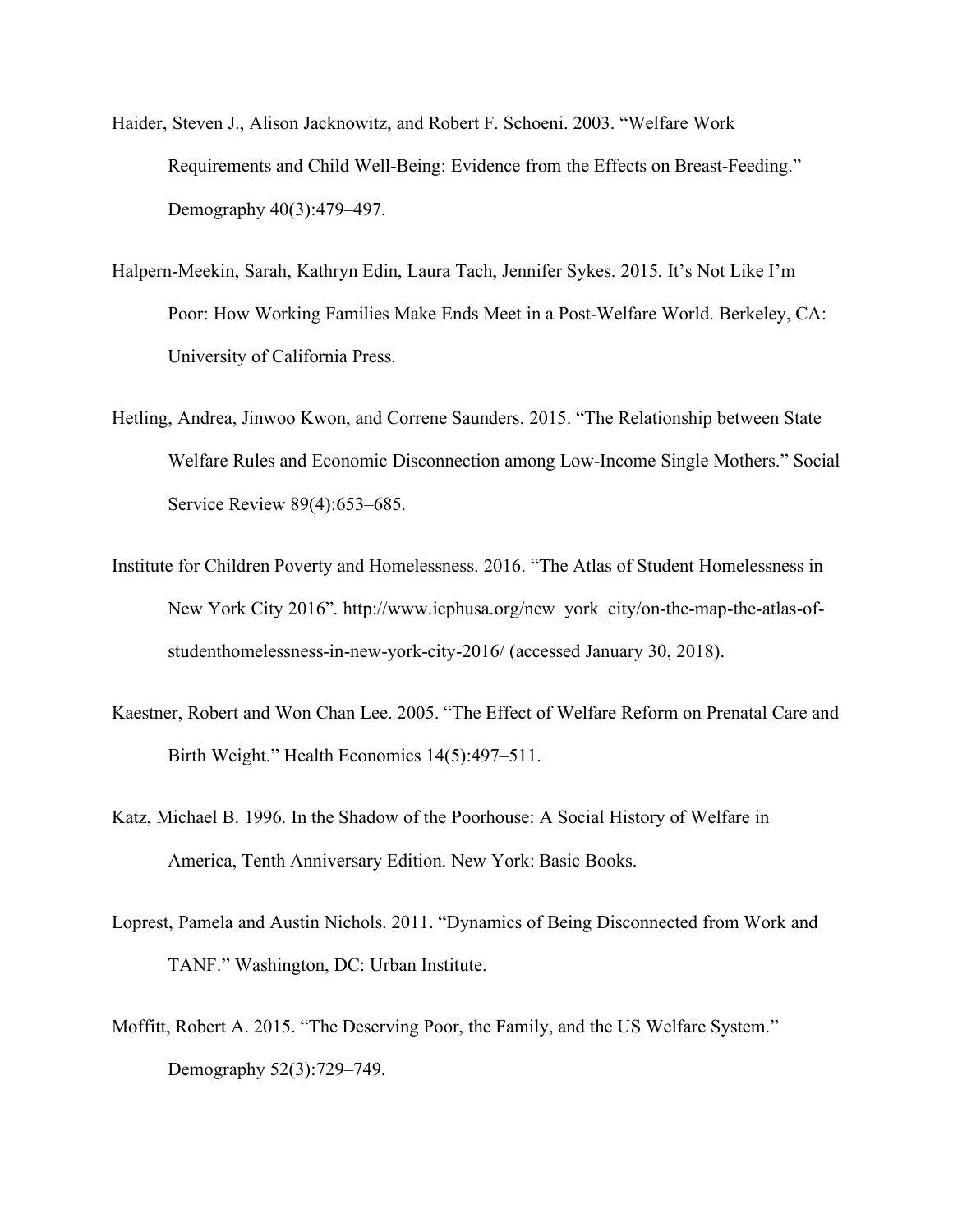- Paxson, Christina and Jane Waldfogel. 2002. "Work, Welfare, and Child Maltreatment." Journal of Labor Economics 20(3):435–474.
- Paxson, Christina and Jane Waldfogel. 2003. "Welfare Reforms, Family Resources, and Child Maltreatment." Journal of Policy Analysis and Management 22(1):85–113.
- Sandstrom, Heather., Kristin Seefeldt, Sandra Huerta, and Pamela Loprest. 2014. Understanding the Dynamics of Disconnection from Employment and Assistance Final Report. OPRE report 2014–42. Washington, DC: Office of Planning, Research and Evaluation, Department of Health and Human Services.
- Sarah Flood, Miriam King, Steven Ruggles, and J. Robert Warren. 2015. *Integrated Public Use Microdata Series, Current Population Survey: Version 4.0*. Minneapolis: University of Minnesota. http://doi.org/10.18128/D030.V4.0.
- Seefeldt, Kristin S. 2008. Working after Welfare: How Women Balance Jobs and Family in the Wake of Welfare Reform. WE Upjohn Institute.
- Seefeldt, Kristin S. 2015. "Constant Consumption Smoothing, Limited Investments, and Few Repayments: The Role of Debt in the Financial Lives of Economically Vulnerable Families." Social Service Review, 89(2).
- Shaefer, H. Luke and Kathryn Edin. 2013. "Rising Extreme Poverty in the United States and the Response of Federal Means-Tested Transfer Programs." Social Service Review 87(2):250–268.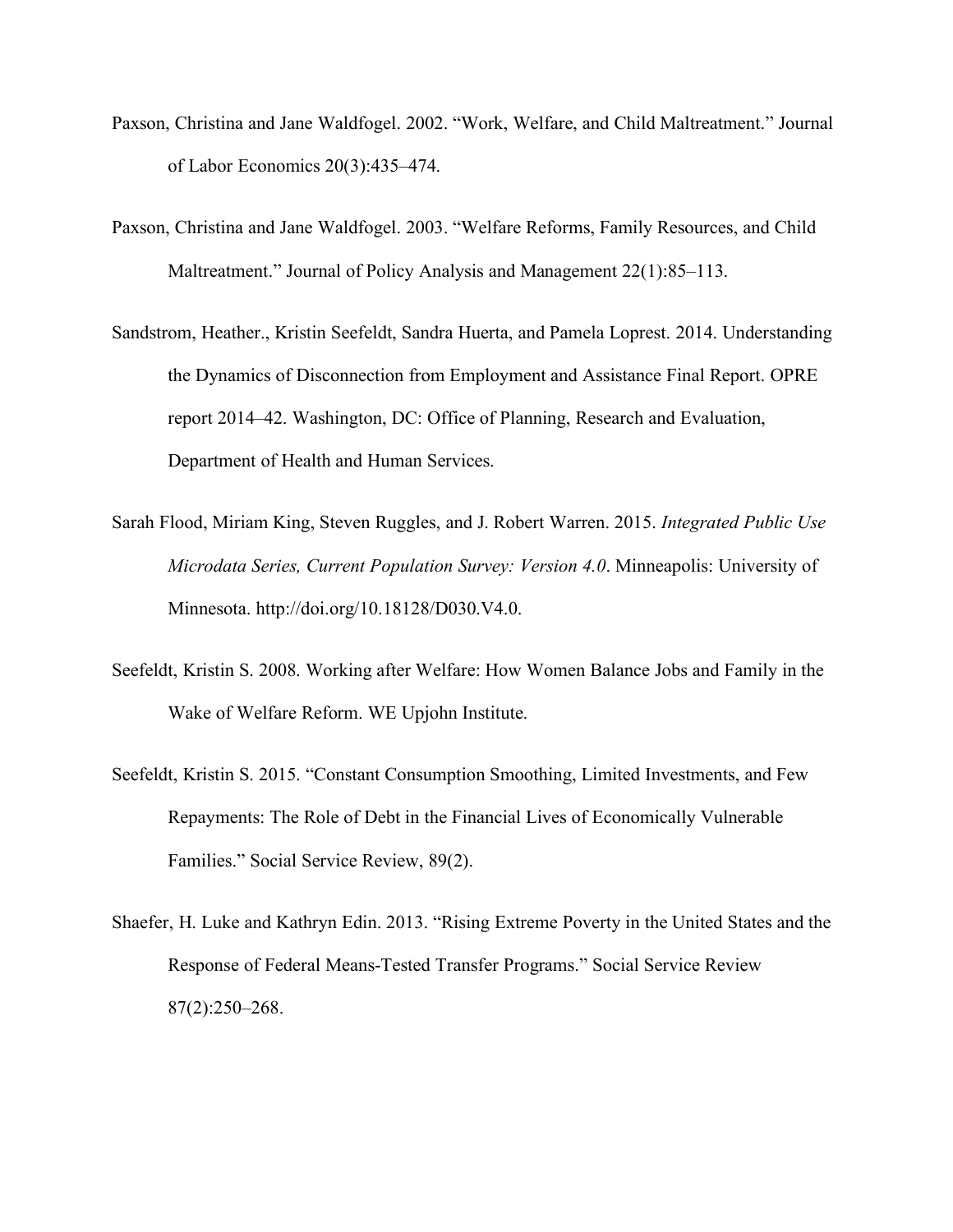- Shaefer, H.Luke, Kathryn Edin, and Elizabeth Talbert. 2015. "Understanding the Dynamics of \$2-a-Day Poverty in the United States." RSF.
- Shaefer, H. Luke and Joshua Rivera. 2018. "Comparing Trends in Poverty and Material Hardship Over the Past Two Decades." Poverty Solutions at the University of Michigan Working Paper #5-17.
- Skocpol, Theda 1995. Protecting Soldiers and Mothers: The Political Origins of Social Policy in United States. Cambridge Massachusetts: Belknap Press.
- Tach, Laura and Kathryn Edin. 2017. "The Social Safety Net After Welfare Reform: Recent Developments and Consequences for Household Dynamics." Annual Review of Sociology 43(1):541–61.
- Trisi, Danilo and Arloc Sherman. 2016. "Incomes Fell for Poorest Children of Single Mothers in Welfare Law's First Decade." Retrieved (https://www.cbpp.org/research/family-incomesupport/incomes-fell-for-poorest-children-of-single-mothers-in-welfare-laws).
- Western, Bruce, Deirdre Bloome, Benjamin Sosnaud, and Laura M. Tach. 2016. "Trends in Income Insecurity Among US Children, 1984–2010." Demography 53(2):419–447.
- Wood, Robert G., Anu Rangarajan, and others. 2003. "What's Happening to TANF Leavers Who Are Not Employed." Trends in Welfare to Work 6.
- Zelizer, Viviana. 1994. Pricing the Priceless Child: The Changing Social Value of Children. Princeton, NJ: Princeton University Press.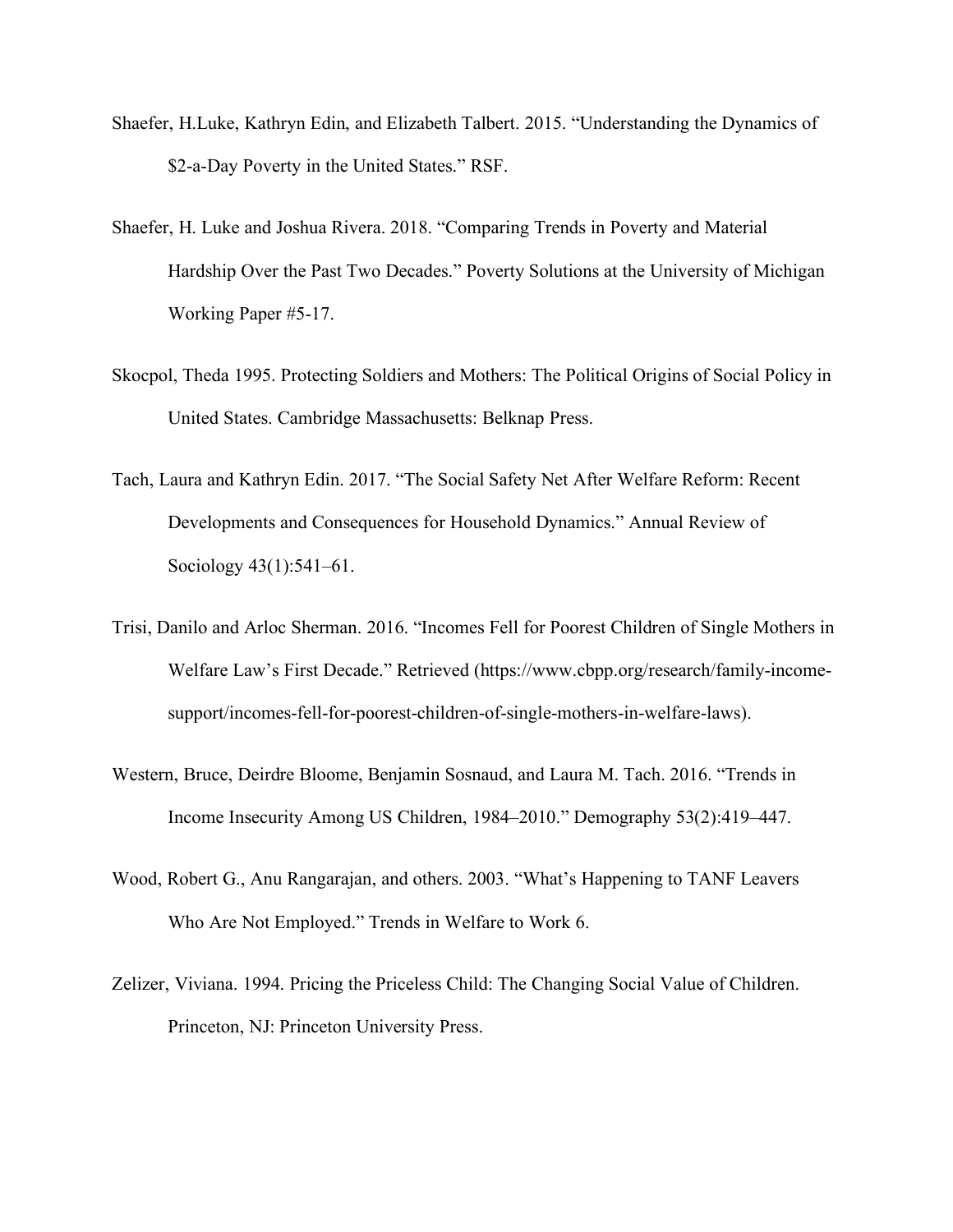Ziliak, James P. 2015. Temporary Assistance for Needy Families. National Bureau of Economic Research.



# **FIGURES**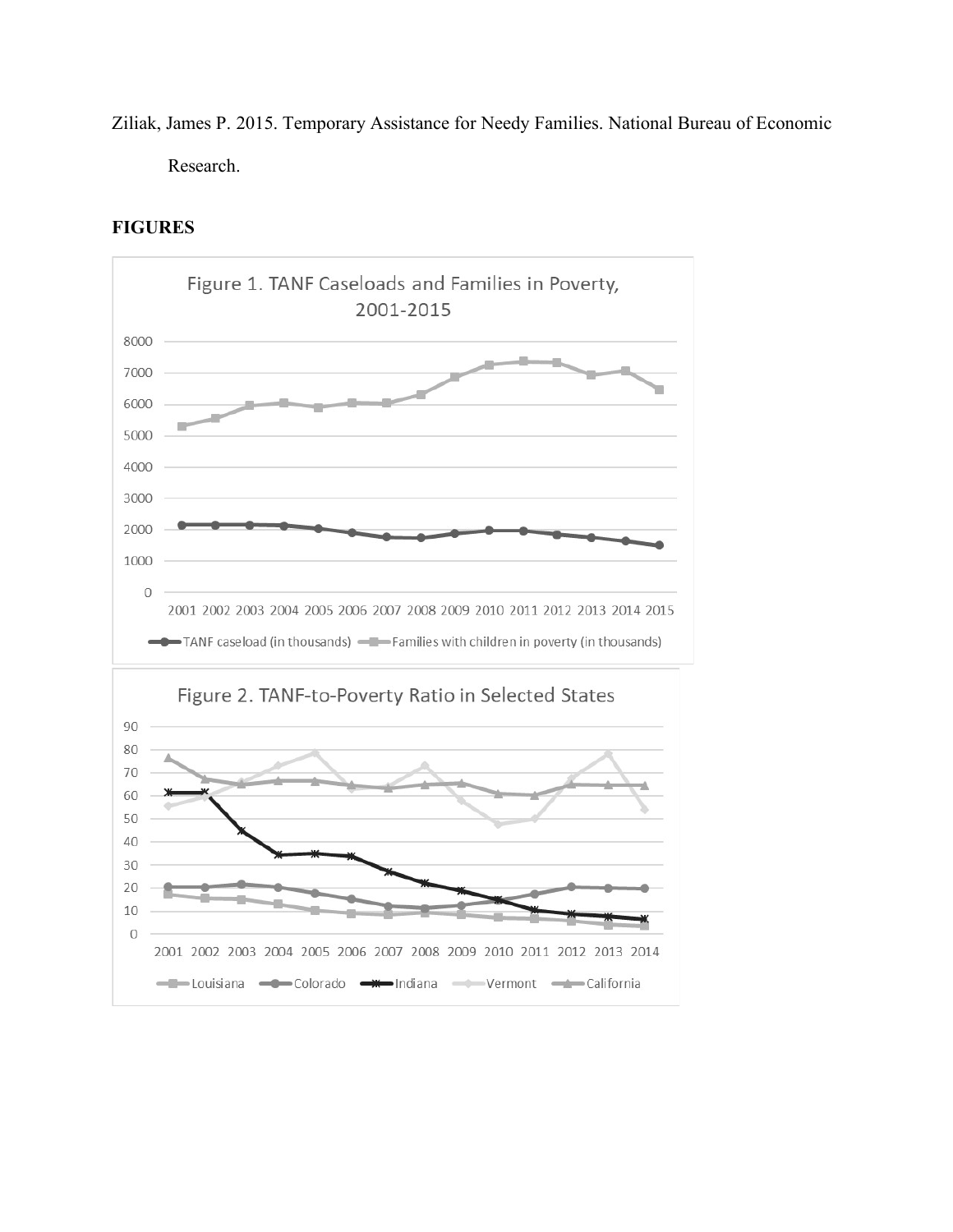**Figure 3. Mean Marginal Effects of the relationship between TANF coverage and food insecurity**



**Figure 4. Predicted relationship between TANF coverage and food insecurity over a range of values**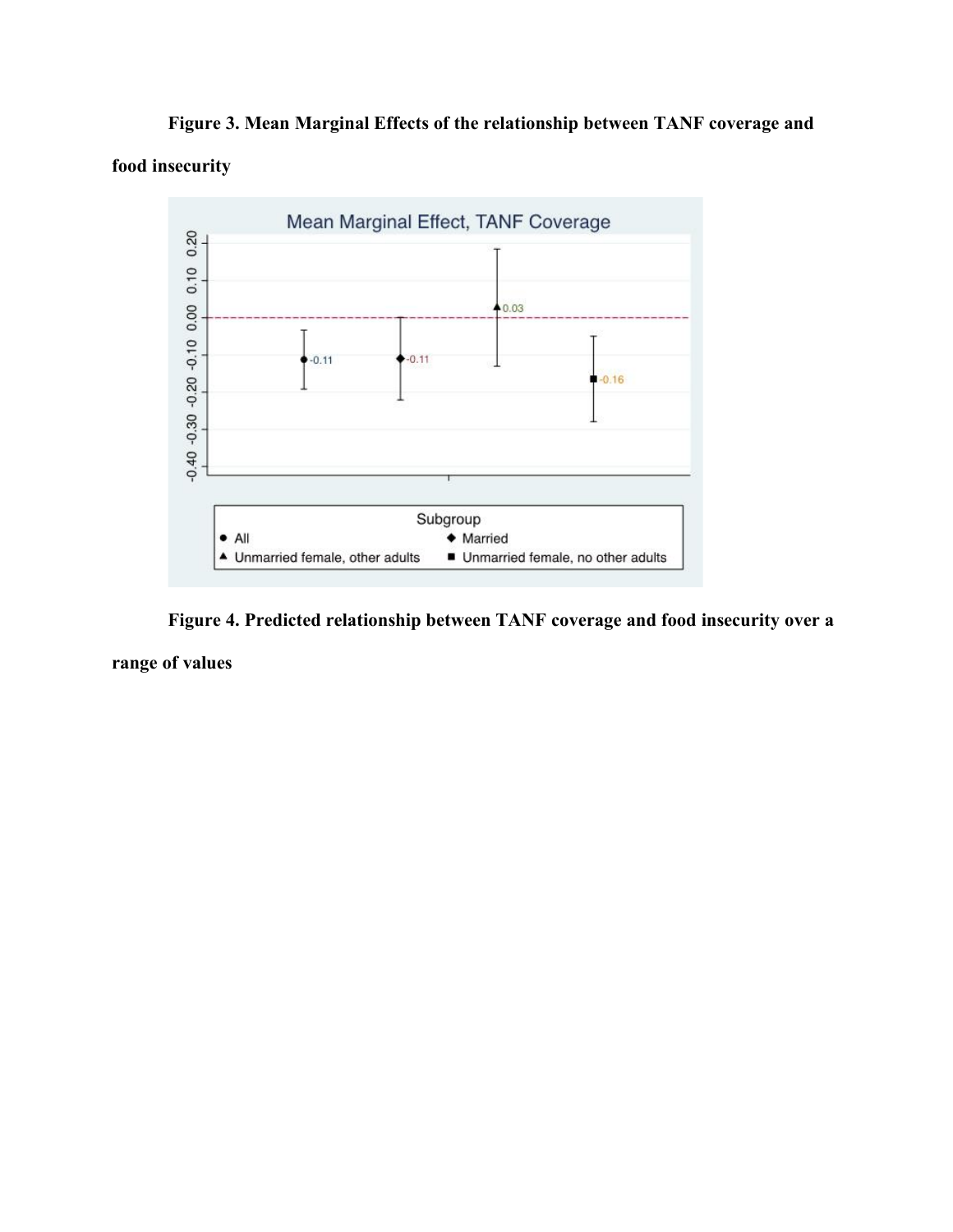

**Figure 5. Food Insecurity Estimation, Mean Marginal Effects, Static Denominator**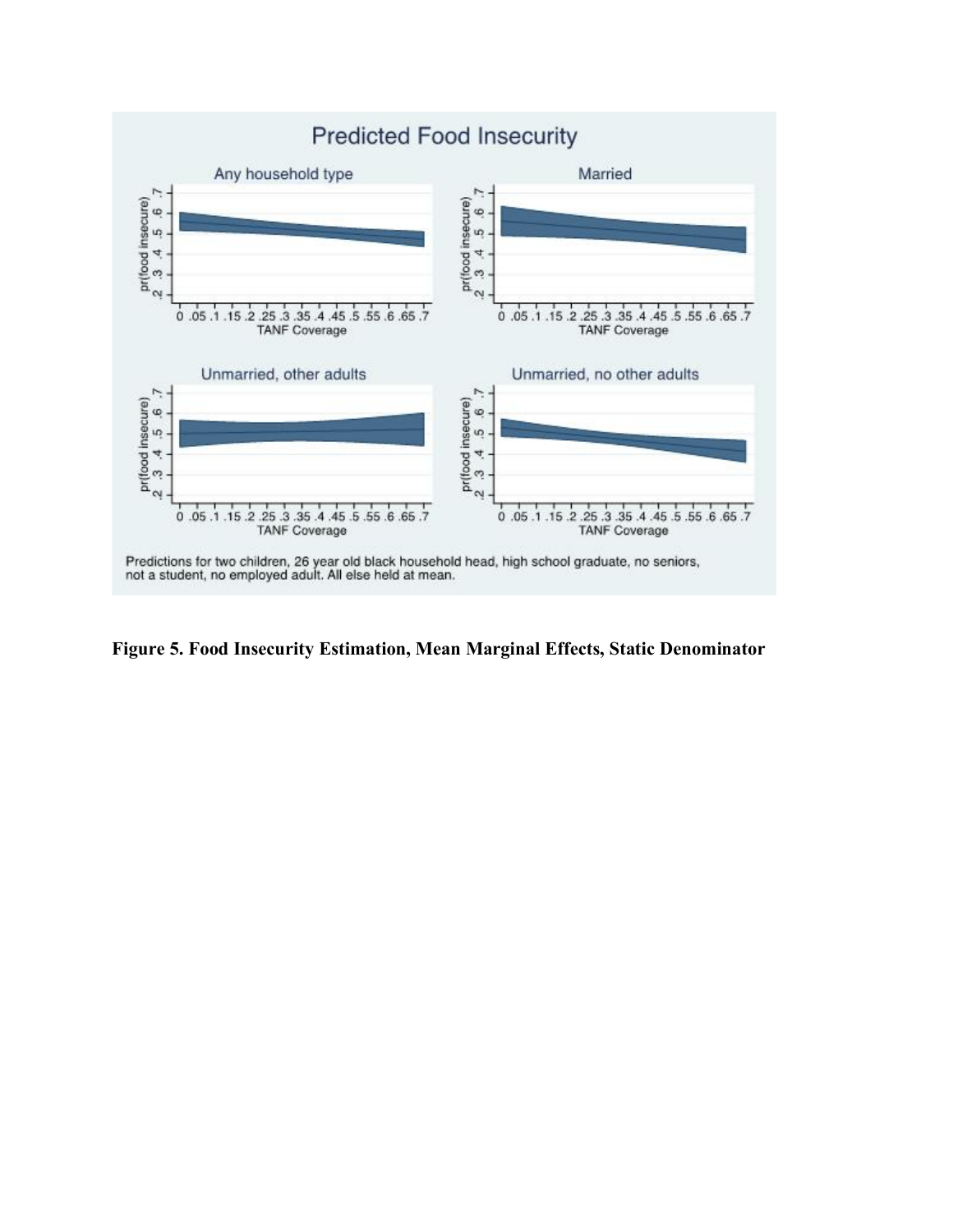

# **TABLES**

|                                             | All        | Married | Unmarried female, | Unmarried female, |
|---------------------------------------------|------------|---------|-------------------|-------------------|
|                                             | households |         | other adults      | no other adults   |
| Percent of all                              | 1.00       | .492    | .160              | .249              |
| Households                                  |            |         |                   |                   |
| Food insecure                               | 0.364      | 0.300   | 0.419             | 0.456             |
| Household composition                       |            |         |                   |                   |
| 1 child                                     | 0.338      | 0.256   | 0.426             | 0.389             |
| 2 children                                  | 0.353      | 0.377   | 0.317             | 0.343             |
| $3+$ children                               | 0.309      | 0.367   | 0.258             | 0.268             |
| $1+$ seniors                                | 0.028      | 0.033   | 0.056             | 0.000             |
| $1+$ employed adults                        | 0.823      | 0.924   | 0.827             | 0.624             |
| Race (household head)<br>White non-Hispanic | 0.442      | 0.482   | 0.376             | 0.398             |

|  | Table 1. Sample Characteristics, Low-Income Households with Children |  |  |  |
|--|----------------------------------------------------------------------|--|--|--|
|--|----------------------------------------------------------------------|--|--|--|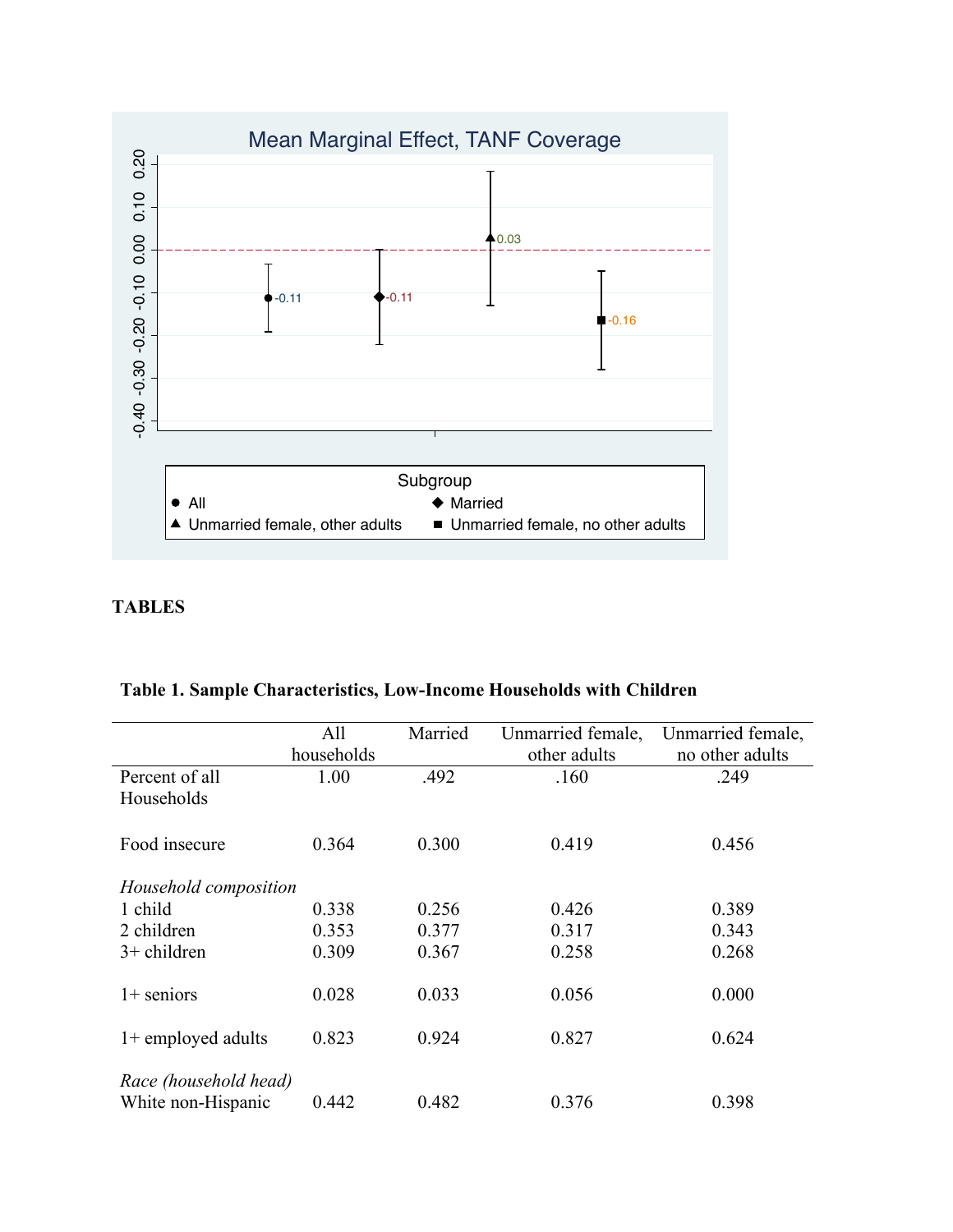| Black non-Hispanic               | 0.200 | 0.101 | 0.264 | 0.361 |
|----------------------------------|-------|-------|-------|-------|
| Hispanic                         | 0.297 | 0.343 | 0.304 | 0.200 |
| Other                            | 0.059 | 0.071 | 0.054 | 0.040 |
| Education (highest in household) |       |       |       |       |
| Less than high                   | 0.156 | 0.138 | 0.127 | 0.210 |
| school                           |       |       |       |       |
| High school                      | 0.355 | 0.380 | 0.366 | 0.416 |
| Some college                     | 0.356 | 0.349 | 0.403 | 0.349 |
| Bachelor's+                      | 0.132 | 0.183 | 0.091 | 0.075 |
| <b>Student</b>                   |       |       |       |       |
| Household head                   | 0.033 | 0.014 | 0.053 | 0.044 |
| Age                              |       |       |       |       |
| Household head                   | 36.7  | 37.9  | 37.7  | 34.4  |

*Data source: Current Population Survey-Food Security Supplement, 2001-2015. Notes: Sample is restricted to households with children below 185 percent of poverty with household head below age 65.*

|                                | All          | Married     | Unmarried female, | Unmarried female, |
|--------------------------------|--------------|-------------|-------------------|-------------------|
|                                | households   |             | other adults      | no other adults   |
| Household head characteristics |              |             |                   |                   |
| Age                            | $0.043***$   | 0.001       | $0.086***$        | $0.073***$        |
|                                | (0.006)      | (0.011)     | (0.015)           | (0.011)           |
| Age <sup>2</sup>               | $-0.0005***$ | $-0.00007$  | $-0.0009$ ***     | $-0.0008$ ***     |
|                                | (0.00007)    | (0.0001)    | (0.0002)          | (0.0001)          |
| Race and ethnicity             |              |             |                   |                   |
| Black non-Hispanic             | $0.267***$   | $0.282***$  | $0.154*$          | 0.016             |
|                                | (0.036)      | (0.057)     | (0.068)           | (0.048)           |
| Hispanic                       | 0.046        | $0.136**$   | 0.028             | $-0.064$          |
|                                | (0.034)      | (0.041)     | (0.051)           | (0.056)           |
| Other non-white                | $-0.026$     | 0.063       | $-0.232*$         | $-0.002$          |
|                                | (0.057)      | (0.069)     | (0.115)           | (0.115)           |
| Student                        | 0.024        | $-0.071$    | 0.128             | $-0.030$          |
|                                | (0.065)      | (0.143)     | (0.125)           | (0.082)           |
| Highest education              |              |             |                   |                   |
| High school                    | $-0.198***$  | $-0.253***$ | $-0.141*$         | $-0.170**$        |
|                                | (0.025)      | (0.039)     | (0.060)           | (0.056)           |
| Some college                   | $-0.221***$  | $-0.277***$ | $-0.199**$        | $-0.136**$        |

# **Table 2. Food insecurity logistic regression estimation results**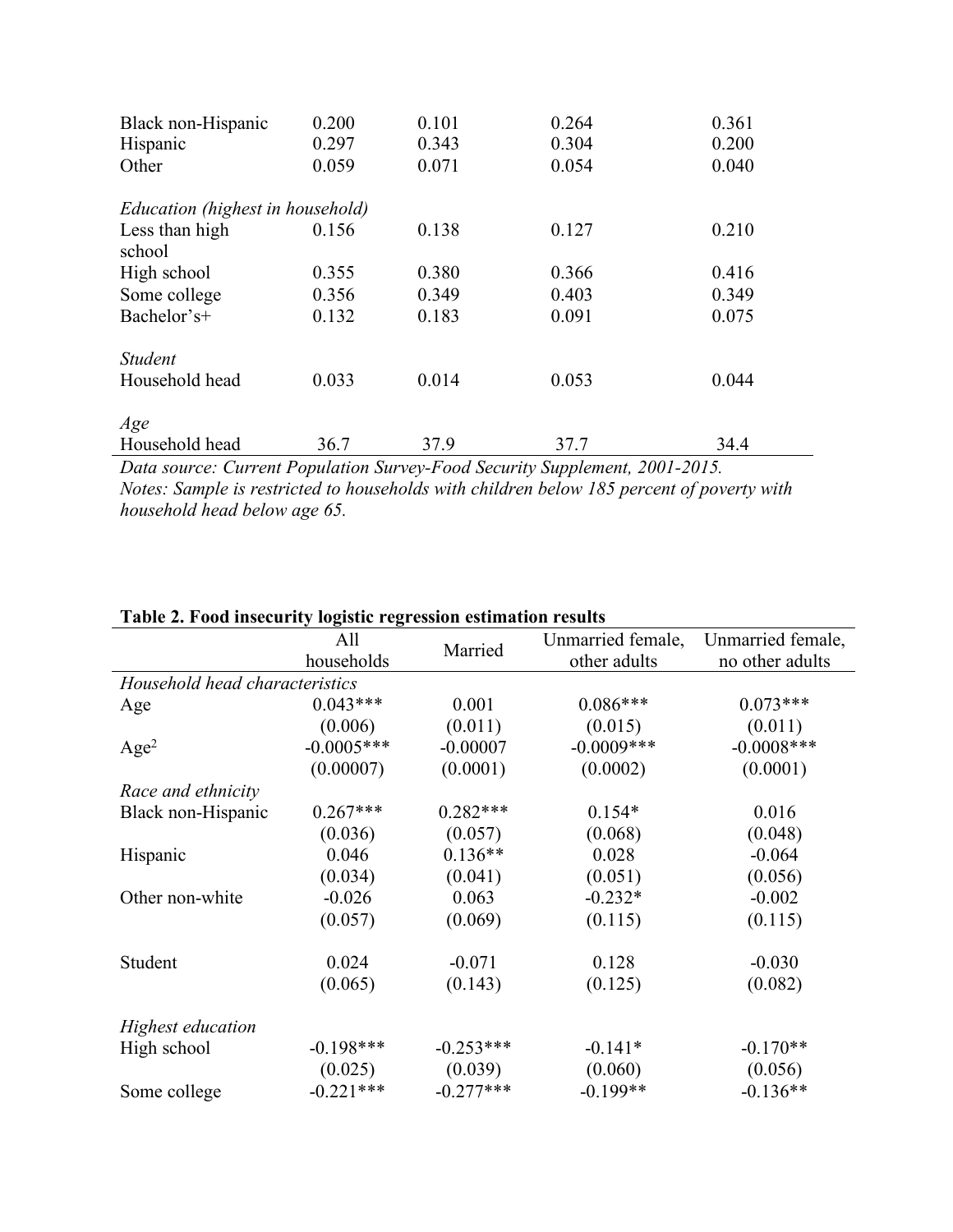|                           | (0.028)     | (0.036)     | (0.074)     | (0.051)     |
|---------------------------|-------------|-------------|-------------|-------------|
| Bachelor                  | $-0.724***$ | $-0.724***$ | $-0.553***$ | $-0.646***$ |
|                           | (0.048)     | (0.064)     | (0.071)     | (0.092)     |
| <b>Family composition</b> |             |             |             |             |
| Two children              | $-0.046$    | $-0.043$    | 0.055       | $0.089**$   |
|                           | (0.025)     | (0.044)     | (0.062)     | (0.033)     |
| Three or more<br>children | 0.036       | $0.119**$   | $0.179***$  | $0.102**$   |
|                           | (0.024)     | (0.041)     | (0.051)     | (0.036)     |
| $1+$ seniors              | $-0.193***$ | $-0.077$    | $-0.281**$  |             |
|                           | (0.049)     | (0.074)     | (0.086)     |             |
| $1+$ employed adults      | $-0.641***$ | $-0.788***$ | $-0.518***$ | $-0.342***$ |
|                           | (0.044)     | (0.061)     | (0.083)     | (0.042)     |
| State characteristics     |             |             |             |             |
| <b>TANF</b> coverage      | $-0.502**$  | $-0.539$    | 0.116       | $-0.681**$  |
|                           | (0.180)     | (0.279)     | (0.342)     | (0.242)     |
| Unemployment rate         | $4.537***$  | $4.666**$   | 4.808       | 2.371       |
|                           | (1.125)     | (1.786)     | (2.599)     | (2.580)     |
| n                         | 73,978      | 37,635      | 11,426      | 17,940      |
| Pseudo $R^2$              | 0.026       | 0.026       | 0.028       | 0.018       |

Data source: Current Population Survey-Food Security Supplement, 2001-2015.

Notes: Models are logistic regression models with the bivariate outcome food insecurity = 1. Sample is restricted to households with children below 185 percent of poverty with household head below age 65.

State and year dummies included in models but not reported

Values are raw logistic regression coefficients

Robust standard errors in parentheses

\* p<0.05, \* \* p < 0.01, \* \* \* p < 0.001

|  | <b>Table 3. TANF Caseloads and Homeless Public School Children, Estimation Results</b> |  |  |  |  |  |
|--|----------------------------------------------------------------------------------------|--|--|--|--|--|
|--|----------------------------------------------------------------------------------------|--|--|--|--|--|

|                                   |           | $\mathbf{2})$ | 3)         |
|-----------------------------------|-----------|---------------|------------|
| <b>TANF</b> caseloads             | $-0.0122$ | $-0.1216$     | $-0.1494*$ |
|                                   | (0.1106)  | (0.0911)      | (0.0580)   |
| Number of children in poverty (2- |           |               |            |
| year average)                     |           | $0.0615**$    | $0.0643**$ |
|                                   |           | (0.0201)      | (0.0191)   |
| Number of children (2-year)       |           |               |            |
| average)                          |           |               | $-0.0185$  |
|                                   |           |               | (0.0322)   |